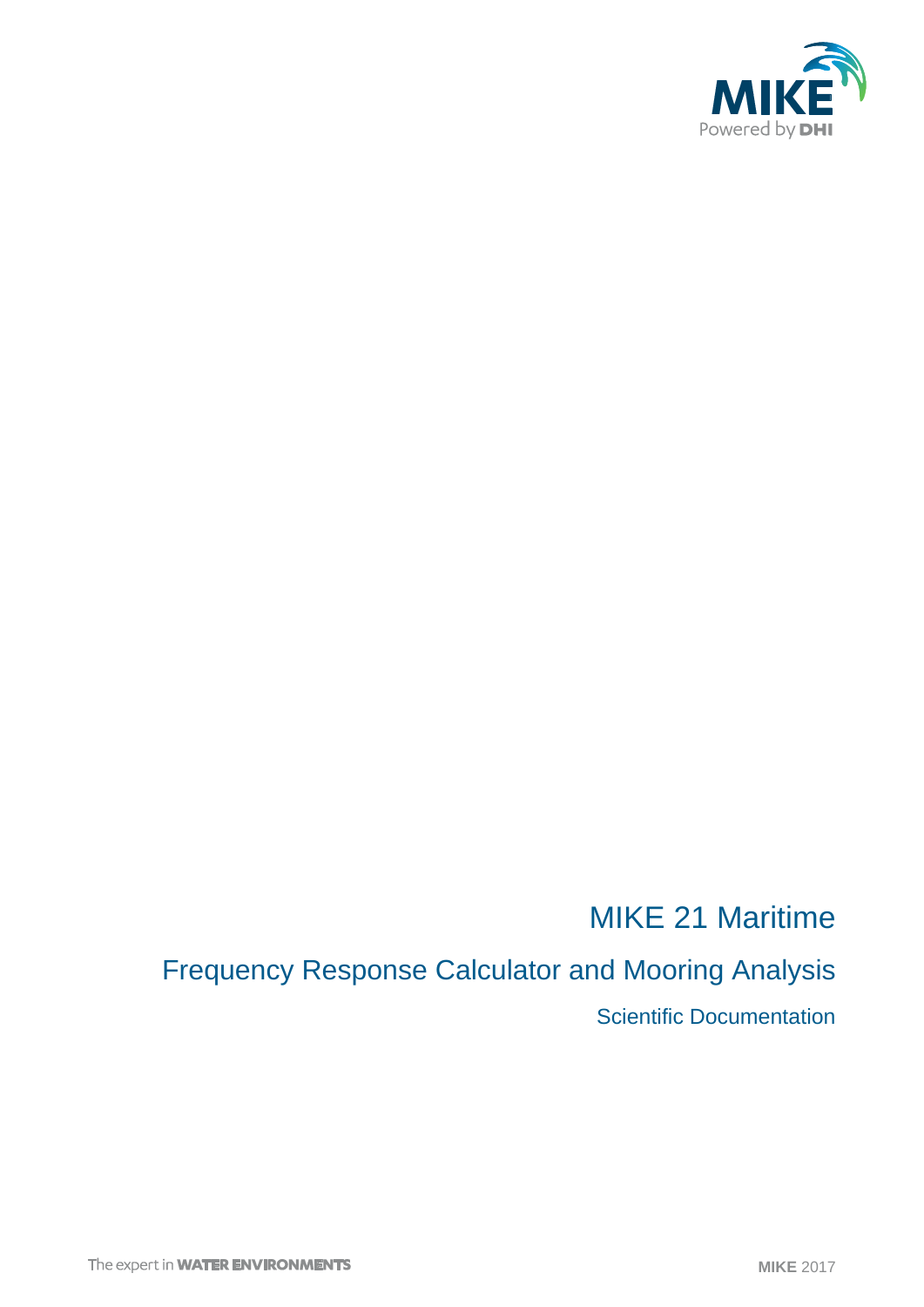

**DHI headquarters** Agern Allé 5 DK-2970 Hørsholm Denmark

+45 4516 9200 Telephone +45 4516 9333 Support +45 4516 9292 Telefax

mike@dhigroup.com www.mikepoweredbydhi.com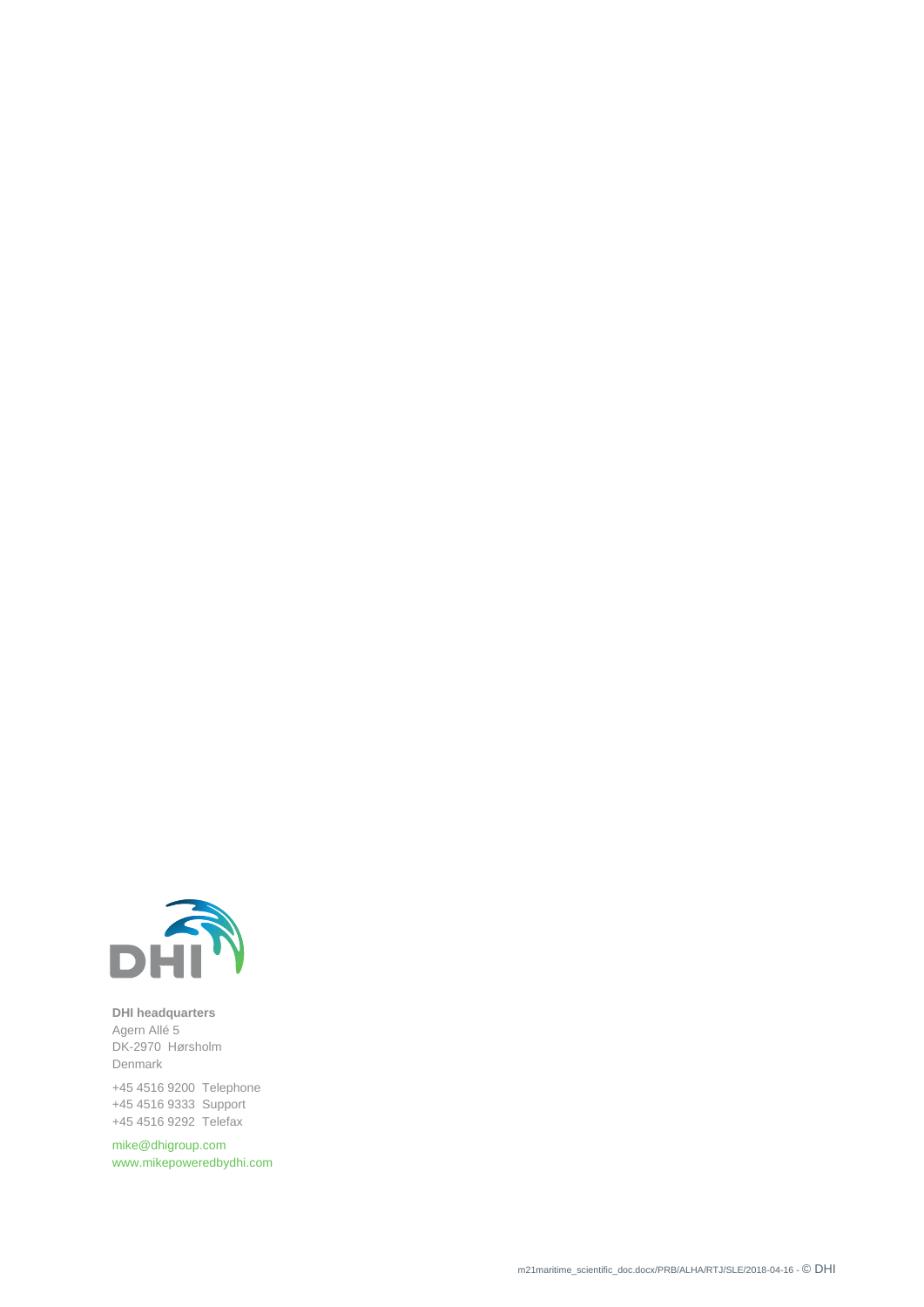

# PLEASE NOTE

| <b>COPYRIGHT</b>         | This document refers to proprietary computer software, which is<br>protected by copyright. All rights are reserved. Copying or other<br>reproduction of this manual or the related programmes is<br>prohibited without prior written consent of DHI. For details, please<br>refer to your 'DHI Software Licence Agreement'.                                                                                                                                                                                                                                                                                                                                                                                                                                                                                                                                                                                                                                                                                                                                                               |
|--------------------------|-------------------------------------------------------------------------------------------------------------------------------------------------------------------------------------------------------------------------------------------------------------------------------------------------------------------------------------------------------------------------------------------------------------------------------------------------------------------------------------------------------------------------------------------------------------------------------------------------------------------------------------------------------------------------------------------------------------------------------------------------------------------------------------------------------------------------------------------------------------------------------------------------------------------------------------------------------------------------------------------------------------------------------------------------------------------------------------------|
| <b>LIMITED LIABILITY</b> | The liability of DHI is limited as specified in Section III of your<br>'DHI Software Licence Agreement':                                                                                                                                                                                                                                                                                                                                                                                                                                                                                                                                                                                                                                                                                                                                                                                                                                                                                                                                                                                  |
|                          | 'IN NO EVENT SHALL DHI OR ITS REPRESENTATIVES<br>(AGENTS AND SUPPLIERS) BE LIABLE FOR ANY DAMAGES<br>WHATSOEVER INCLUDING, WITHOUT LIMITATION,<br>SPECIAL, INDIRECT, INCIDENTAL OR CONSEQUENTIAL<br>DAMAGES OR DAMAGES FOR LOSS OF BUSINESS PROFITS<br>OR SAVINGS, BUSINESS INTERRUPTION, LOSS OF<br>BUSINESS INFORMATION OR OTHER PECUNIARY LOSS.<br>ARISING OUT OF THE USE OF OR THE INABILITY TO USE<br>THIS DHI SOFTWARE PRODUCT, EVEN IF DHI HAS BEEN<br>ADVISED OF THE POSSIBILITY OF SUCH DAMAGES. THIS<br>LIMITATION SHALL APPLY TO CLAIMS OF PERSONAL<br>INJURY TO THE EXTENT PERMITTED BY LAW. SOME<br>COUNTRIES OR STATES DO NOT ALLOW THE EXCLUSION<br>OR LIMITATION OF LIABILITY FOR CONSEQUENTIAL,<br>SPECIAL, INDIRECT, INCIDENTAL DAMAGES AND,<br>ACCORDINGLY, SOME PORTIONS OF THESE LIMITATIONS<br>MAY NOT APPLY TO YOU. BY YOUR OPENING OF THIS<br>SEALED PACKAGE OR INSTALLING OR USING THE<br>SOFTWARE, YOU HAVE ACCEPTED THAT THE ABOVE<br>LIMITATIONS OR THE MAXIMUM LEGALLY APPLICABLE<br>SUBSET OF THESE LIMITATIONS APPLY TO YOUR<br>PURCHASE OF THIS SOFTWARE. |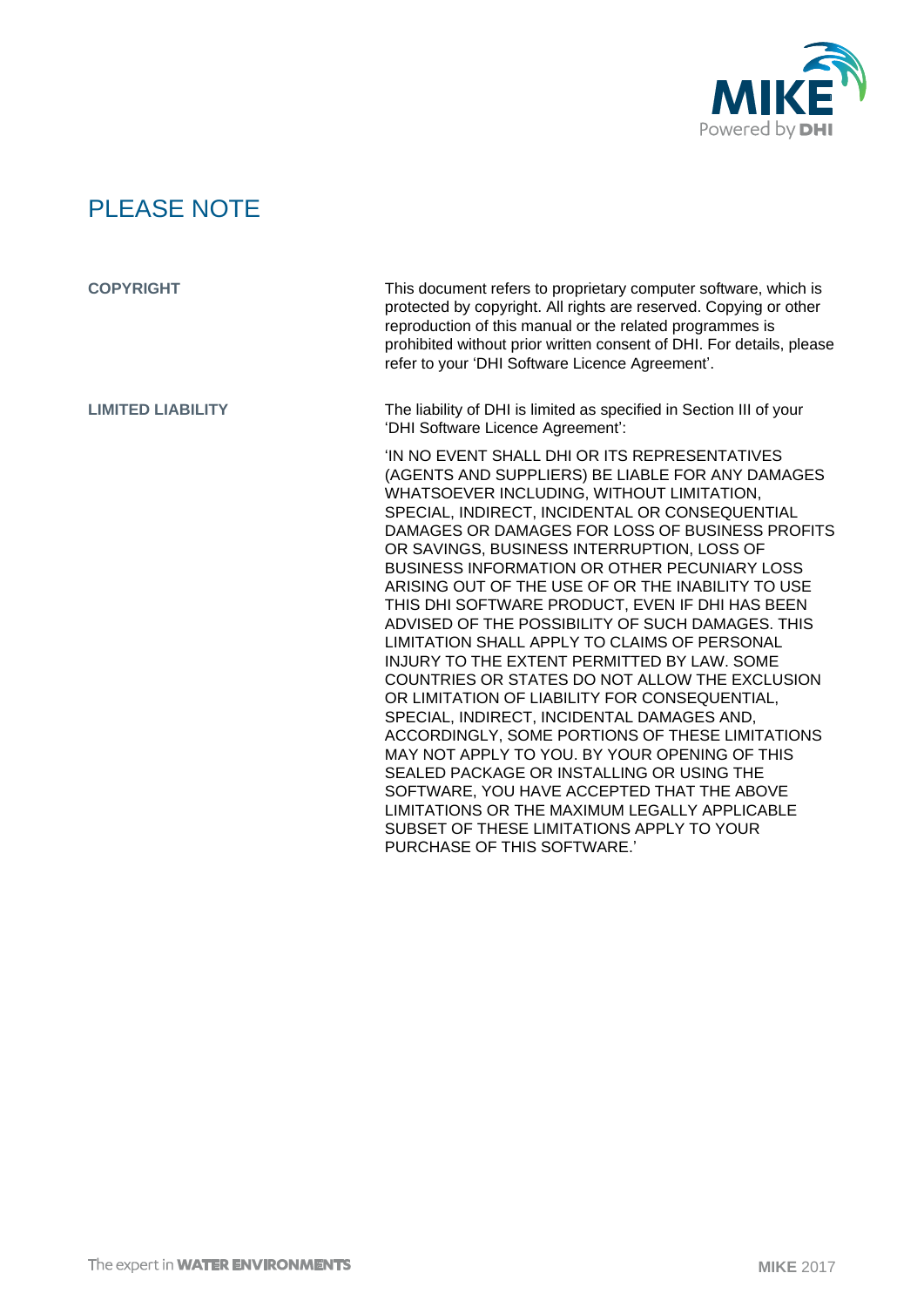

# **CONTENTS**

MIKE 21 Maritime Frequency Response Calculator and Mooring Analysis<br>Scientific Documentation

| 1              |                                                                                                      |     |
|----------------|------------------------------------------------------------------------------------------------------|-----|
| $\overline{2}$ |                                                                                                      |     |
| 3              |                                                                                                      |     |
| 3.1            |                                                                                                      |     |
| 3.1.1          |                                                                                                      |     |
| 3.1.2          |                                                                                                      |     |
| 3.2            |                                                                                                      |     |
| 3.3            | Added mass and damping coefficients ajkt and Kjkt from radiation potential (1 <sup>st</sup> order) 6 |     |
| 3.3.1          |                                                                                                      |     |
| 3.3.2          |                                                                                                      |     |
| 3.3.3          |                                                                                                      |     |
| 3.3.4          |                                                                                                      |     |
| 3.3.5          |                                                                                                      |     |
| 3.4            |                                                                                                      |     |
| 3.5            |                                                                                                      |     |
| 3.5.1          |                                                                                                      |     |
| 3.5.2          |                                                                                                      |     |
| 3.6            |                                                                                                      |     |
| 3.7            |                                                                                                      |     |
| 3.8<br>3.8.1   |                                                                                                      |     |
| 3.8.2          |                                                                                                      |     |
|                |                                                                                                      |     |
|                |                                                                                                      |     |
|                |                                                                                                      |     |
| 3.8.3          |                                                                                                      |     |
| 3.8.4          |                                                                                                      |     |
|                |                                                                                                      |     |
| 4              |                                                                                                      |     |
| 4.1            |                                                                                                      |     |
| 4.2            |                                                                                                      |     |
| 4.3            |                                                                                                      |     |
| 5              |                                                                                                      | .21 |
| 5.1            |                                                                                                      |     |
| 5.1.1          |                                                                                                      |     |
| 5.1.2          |                                                                                                      |     |
| 5.2            |                                                                                                      |     |
| 5.2.1          |                                                                                                      |     |
| 5.2.2          |                                                                                                      |     |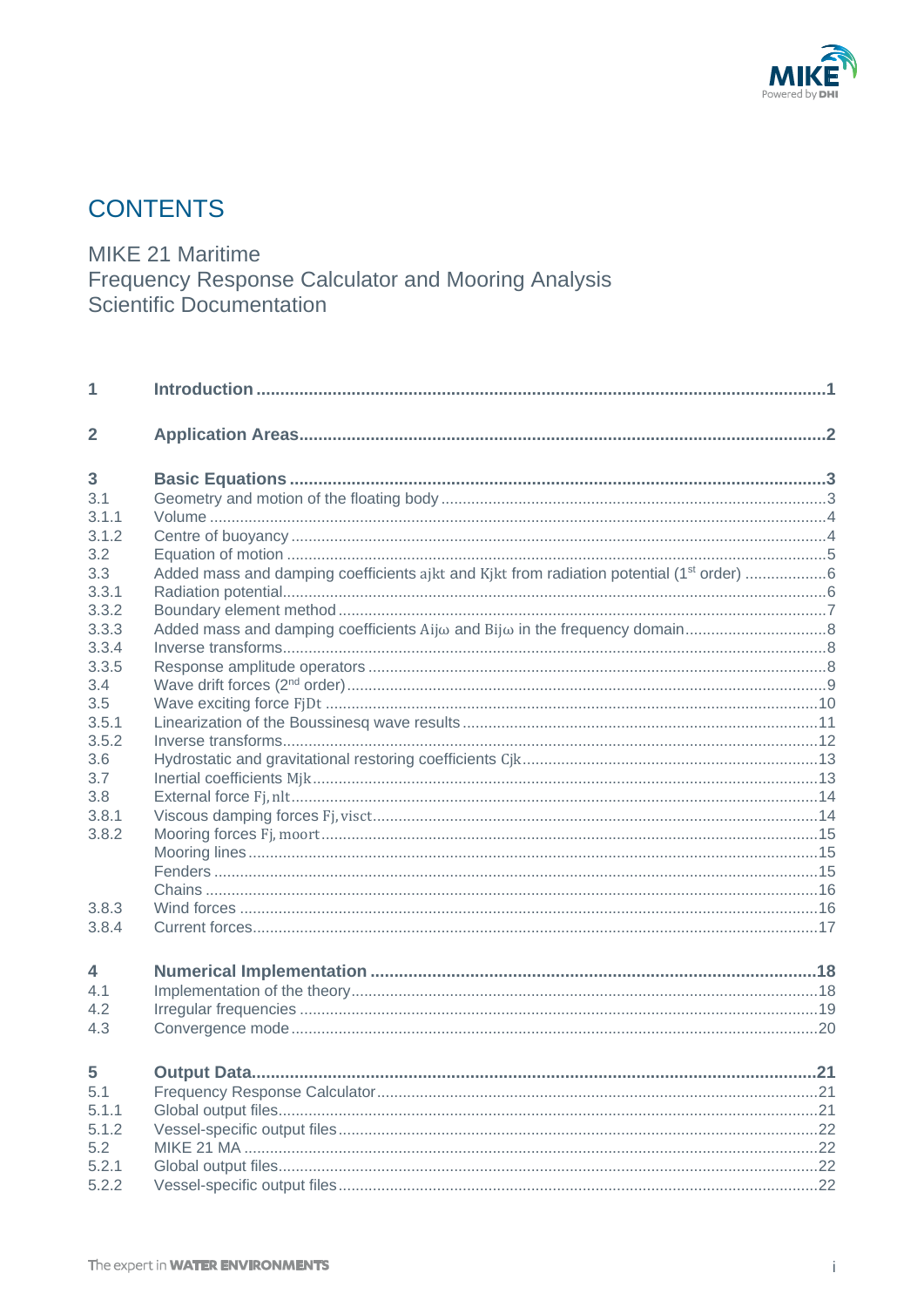

| 6.1 |  |
|-----|--|

## APPENDICES

**A The Haskind Relation**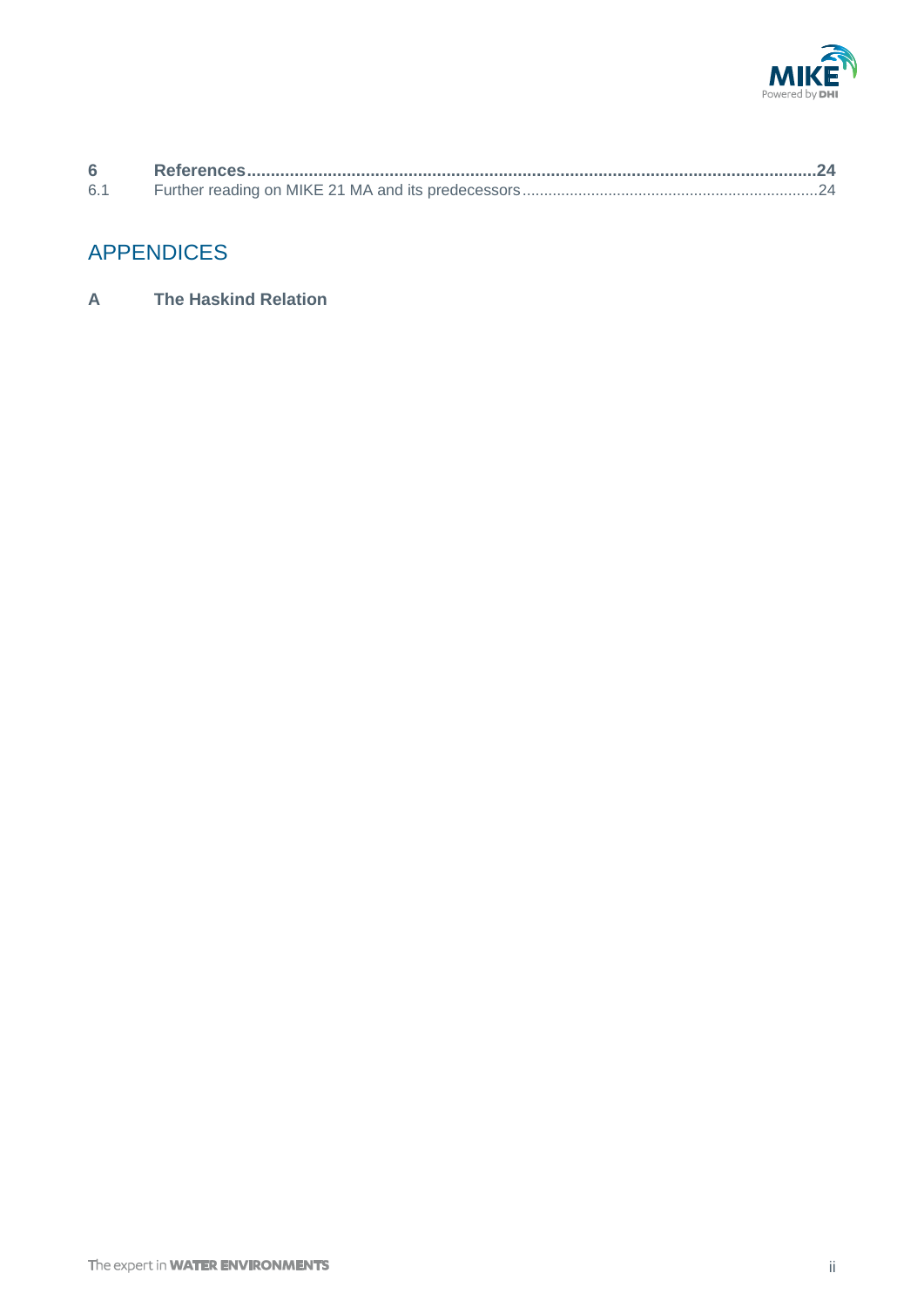

## 1 Introduction

MIKE 21 Mooring Analysis (MA) is a dynamic mooring analysis software, which uses the vessel hull shape and associated gyrostatic data to derive the frequency response characteristics in the frequency domain and uses them to calculate the motions of the floating vessel under specific (static and/or dynamic) environmental conditions and in dependence of the mooring arrangement.

Flow, wave, and wind conditions can be provided as two-dimensional data, taking into account shear currents or complex wave fields, which are found in ports. Thereby, it takes advantage of the 2D results of the MIKE 21 Hydrodynamic (HD) module and the MIKE 21 Boussinesg Wave (BW) module.

It solves the equation of motion for the floating body in all six degrees of freedom and accounts for

- the exact three-dimensional vessel hull geometry and gyrostatic data
- bound and free long-period waves in shallow water
- frictional damping on the fenders in surge, heave, and roll modes
- viscous damping in surge and sway modes
- wind forces
- current forces
- 1<sup>st</sup> order wave forces
- 2<sup>nd</sup> order wave drift forces (assuming Newman's approximation)

This document presents the scientific background for the Mooring Analysis modelling system, which consists of the two maritime tools; Frequency Response Calculator (FRC) and MIKE 21 MA. Application areas are outlined in Section [2.](#page-6-0) The main equations are given in Section [3,](#page-7-0) followed by numerical aspects in Section [4.](#page-22-0) Finally, output data is specified in Sectio[n 5,](#page-25-0) followed by references and additional literature.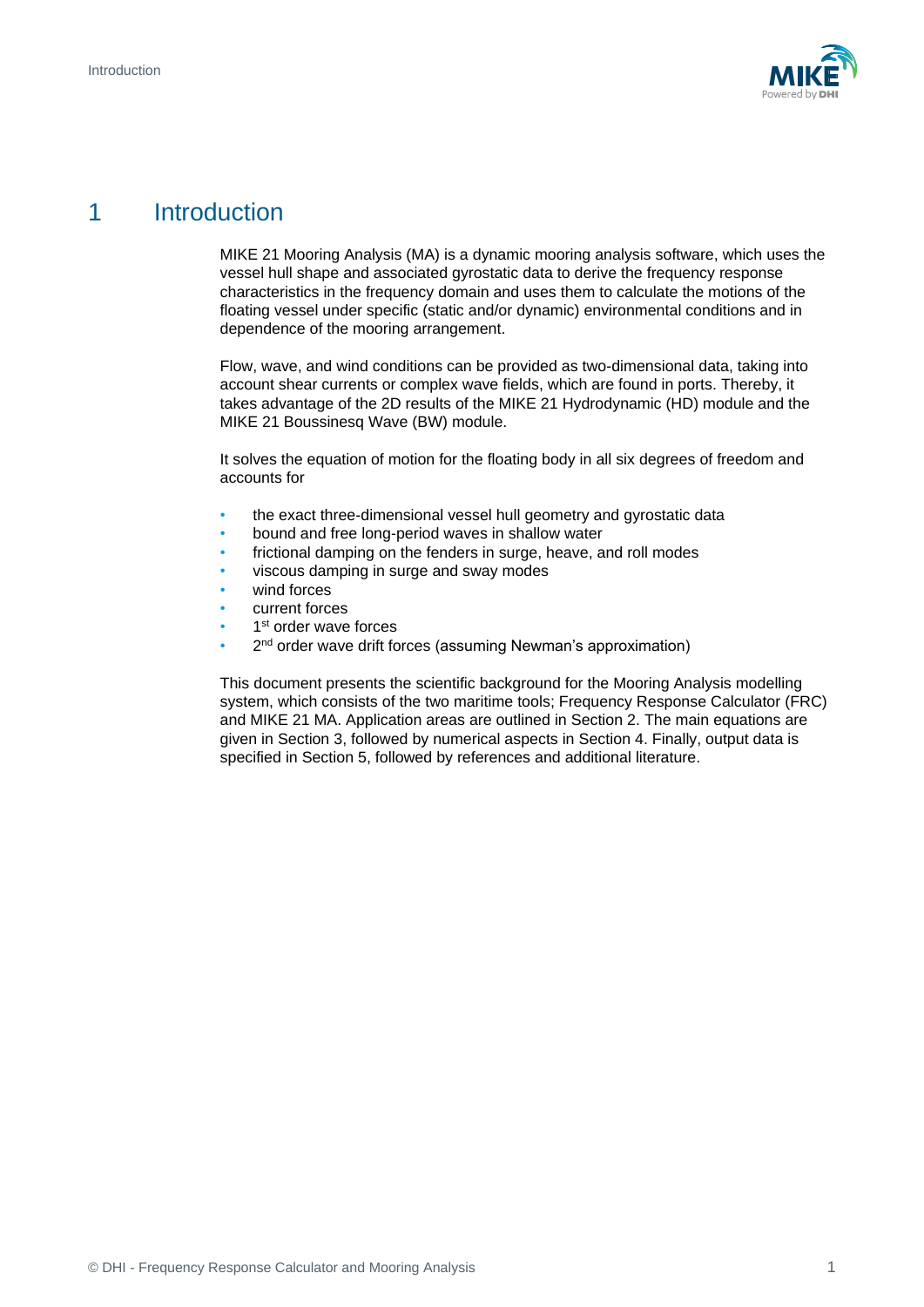

## <span id="page-6-0"></span>2 Application Areas

The MIKE 21 Maritime models Frequency Response Calculator (FRC) and MIKE 21 Mooring Analysis (MA) are used for the assessment of vessel motions and mooring forces under specific environmental conditions.

The model can be applied in

- Ports and terminals
- Harbours and marinas
- Offshore environments
	- **-** Offshore moorings
	- **-** Offshore tandem moorings
	- **-** Floating wind turbines
	- **-** Ships at anchor

The model can be used directly to evaluate mooring systems with respect to forces and vessel motions, e.g. to optimise port and offshore terminals, floating storage and production units, floating wind turbines, etc.

A major application area is the calculation of downtime/operability of a planned terminal. The situation is depicted in [Figure 2.1.](#page-6-1)



Figure 2.1 Illustration of a typical application area of MIKE 21 MA: vessel serviced at a terminal.

<span id="page-6-1"></span>The moored vessel is subject to winds, currents, waves, and drawdown originating from passing vessels. They can be incorporated in the analyses as time series (e.g. derived from spectral information, dfs0 files) or as two-dimensional fields (e.g. derived using MIKE 21 HD or MIKE 21 BW, dfs2 files). The vessel motions and the forces in mooring lines, anchor chains, and fenders are calculated in MIKE 21 MA. The calculated motions are then to be compared with guidelines on critical motions to assess the terminal operability. The resulting mooring line forces can be related to maximum breaking loads to assess the safety for the investigated conditions.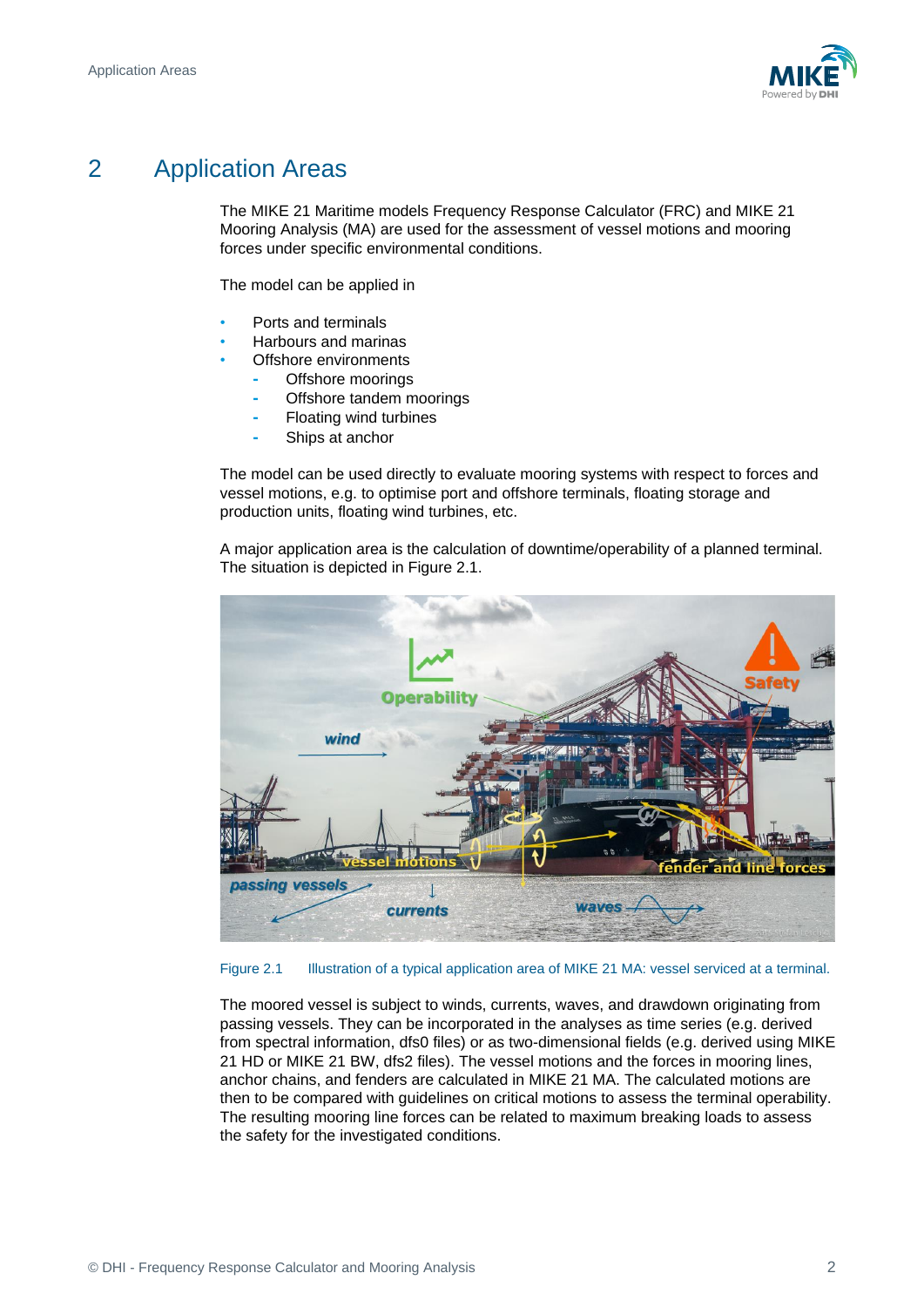

## <span id="page-7-0"></span>3 Basic Equations

The solution of the hydrodynamic problem of a floating body subjected to environmental conditions such as ocean waves or passing vessels can be obtained by applying linear potential flow theory to the fluid domain. Thereby, surface waves are assumed to be regular (harmonic) waves of small amplitude. Applying linear boundary conditions on the fluid free-surface and body-surface is known as the Boundary Value Problem (BVP). Eventually, the computation of the velocity potential as the solution to the BVP allows derivation of the hydrodynamic coefficients and excitation forces caused by waves on the geometry surface (see [/4/\)](#page-28-0). The vessel motions are subsequently derived applying linear equations for floating body's response in regular waves. This process is illustrated in [Figure 3.1.](#page-7-1)



<span id="page-7-1"></span>Figure 3.1 Flow chart of variables.

In this section, the geometrical conventions are defined in Section [3.1,](#page-7-2) followed by the equations of motion in time and frequency domain in Section [3.2,](#page-9-0) which are populated by coefficient matrices. Added mass and damping coefficients are derived from the radiation potentials, which are outlined in Section [3.3,](#page-10-0) followed by the 2nd order wave drift forces. The radiation potentials lead also to the formulation of the wave exciting forces, which is described in Section [3.5.](#page-14-0) They take further into consideration the linearized incident Boussinesq wave model data. Sections [3.6](#page-17-0) an[d 3.7](#page-17-1) state the hydrostatic and gravitational resorting coefficients and the inertial coefficients, respectively. In Section [3.8,](#page-18-0) the external forces originating from viscous damping, mooring, wind, and current are given.

## <span id="page-7-2"></span>3.1 Geometry and motion of the floating body

For the floating body motions, the naval architect's convention is used, which is depicted in [Figure 3.2.](#page-8-0)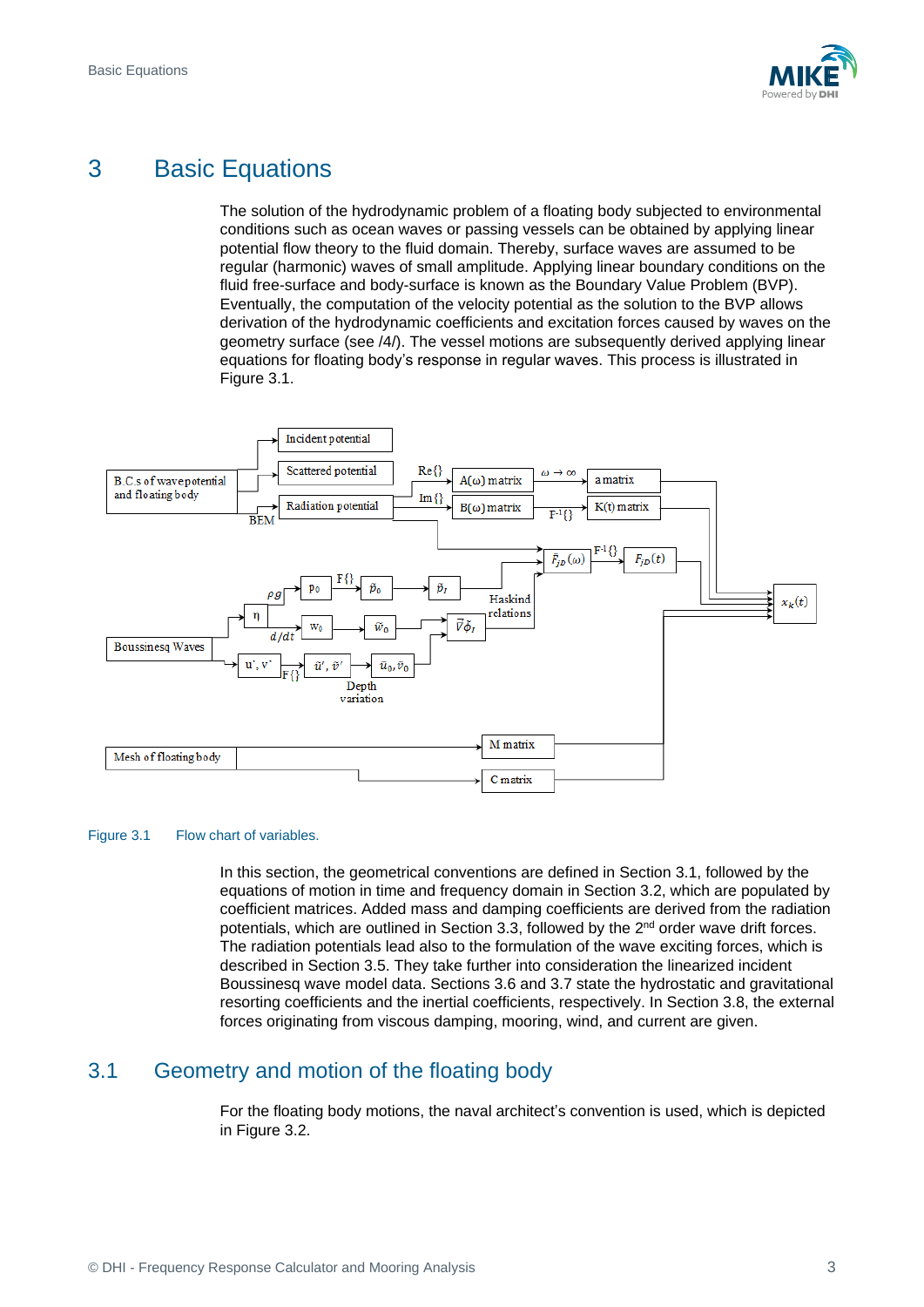



#### <span id="page-8-0"></span>Figure 3.2 Definition of the six degrees of freedom of a floating body.

The six degrees of freedom are addressed using the unit normal vector  $n_i$  with

- $i = 1$ : translation along the x axis surge
- $i = 2$ : translation along the y axis sway
- $i = 3$ : translation along the z axis heave
- $j = 4$ : rotation around the x axis roll
- $j = 5$ : rotation around the y axis pitch
- $i = 6$ : rotation around the z axis yaw

In the following equations, the origin of the reference frame  $(0, 0, 0)$  is located in the longitudinal centre of gravity, the centreline and at the still water surface. The vertical axis is pointing positive upwards. The angle of attack of the environmental forcings  $\beta$  such as waves, is defined counter-clockwise with  $\beta = 0$  in positive direction of x.

The following sections define the volume of the floating body by the vessel hull surface and its coordinate of the centre of buoyancy.

#### 3.1.1 Volume

The surfaces of the floating body  $S_h$  obtained from the vessel hull grid file are integrated in each of the three directions independently

$$
\forall = -\iint_{S_b} n_1 \, x \, dS = -\iint_{S_b} n_2 \, y \, dS = -\iint_{S_b} n_3 \, z \, dS \tag{3.1}
$$

where  $n_1$ ,  $n_2$  and  $n_3$  are the x, y and z unit vectors normal to the body boundary and the median of the three volumes.

### <span id="page-8-1"></span>3.1.2 Centre of buoyancy

The position of the centre of buoyancy is required in the calculations of some of the components of the hydrostatic restoring matrix. Similarly, the surfaces obtained from the mesh are integrated accordingly with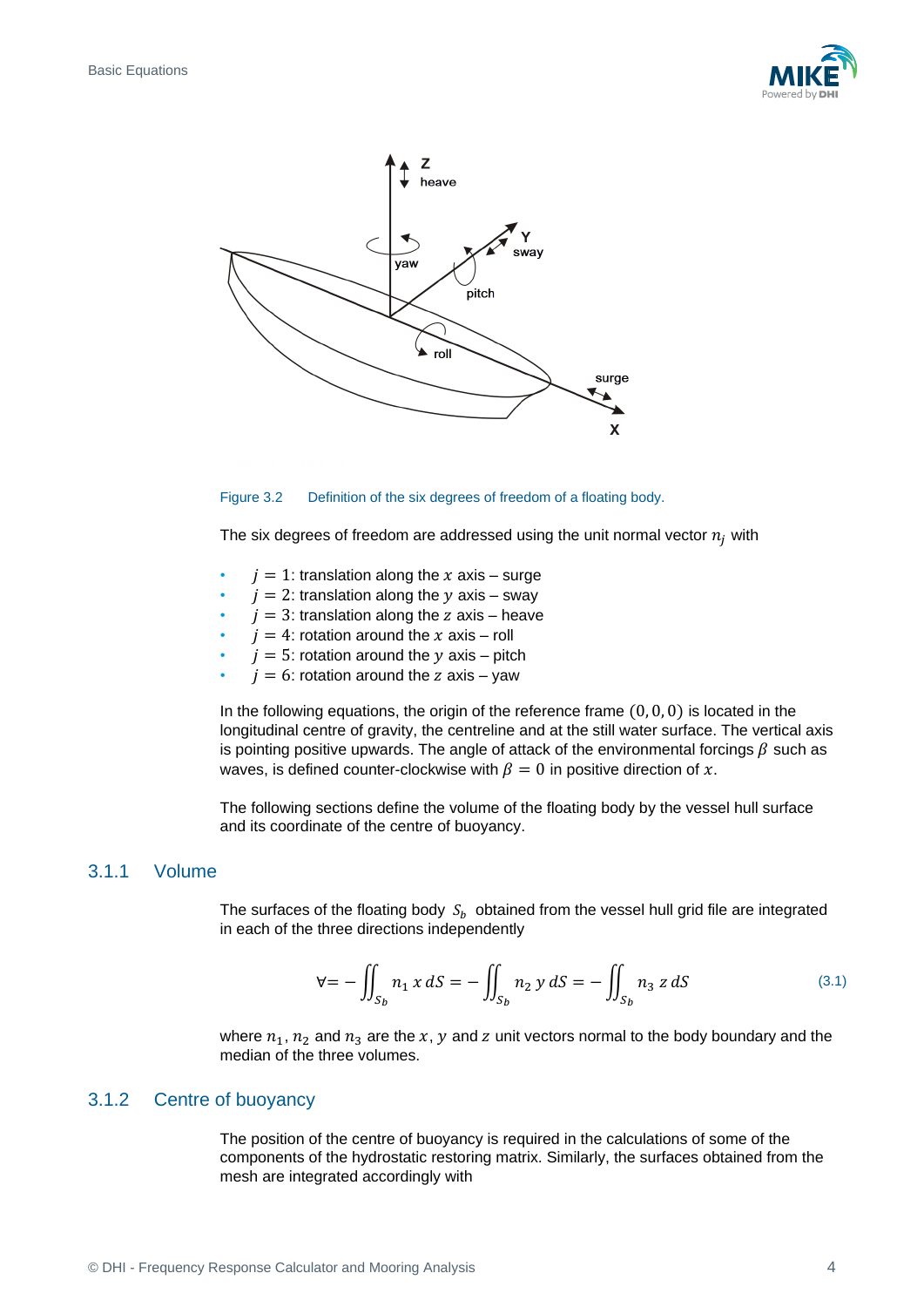

$$
x_b = \frac{-1}{2V} \iint_{S_b} n_1 x^2 dS
$$
 (3.2)

$$
y_b = \frac{-1}{2\forall} \iint_{S_b} n_2 y^2 dS
$$
 (3.3)

$$
z_b = \frac{-1}{2\forall} \iint_{S_b} n_3 z^2 dS \tag{3.4}
$$

The centre of buoyancy  $(x_b, y_b, z_b)$  within the coordinate system shown in [Figure 3.2](#page-8-0) defines the space for the equation of motion outlined in the following section.

### <span id="page-9-0"></span>3.2 Equation of motion

The hydrodynamic interaction between the fluid and the floating body is assumed to be well described by linear potential flow theory. This approach is theoretically valid when

<span id="page-9-1"></span>
$$
\frac{kA}{\tanh(kh)} \ll 1\tag{3.5}
$$

in which A is the wave amplitude,  $k$  is the wave number and  $h$  is the water depth. It is further assumed that the body motion remains small (ensured by the mooring system), and estimates for the neglected hydrodynamic effects can be included in the form of empirical coefficients [/2/.](#page-28-1)

Under these assumptions, the equation of motion can be solved in the time domain and reads

$$
\sum_{k=1}^{6} (M_{jk} + a_{jk}) \ddot{x}_k(t) + \int_0^t K_{jk}(t - \tau) \dot{x}_k(\tau) d\tau + C_{jk} x_k(t) = F_{jD}(t) + F_{jnl}(t)
$$
\n(3.6)

The first term at the left-hand side describes the inertia forces, the second term the hydrostatic forces and the third term the hydrodynamic forces to first order in the body motion and the wave steepness [/2/.](#page-28-1) They are referred to as impulse-response functions (IRF's).

The matrices  $M_{jk}$ ,  $C_{jk}$  and  $K_{jk}$  are 6 x 6 matrices of the floating body system.  $M_{jk}$  and  $C_{ik}$  are the inertia restoring matrix and the hydrostatic restoring matrices, respectively.  $a_{ik}$  are impulsive (added mass) contributions, originating from the  $t = 0$  limit of the radiation problem. The forces due to radiated waves generated by the body's motions are expressed as a convolution of the radiation impulse response functions,  $K_{jk}$  [/2/.](#page-28-1)

The right-hand side summarizes all non-linear external forces such as those from the mooring system and viscous and frictional damping (Froude-Krylov force),  $F_{inl}(t)$ , and the wave exciting forces due to scattering of the incident waves,  $F_{iD}(t)$ .

The position and angular rotation of the body in six rigid-body degrees of freedom  $\overline{x_j}(t)$ are expressed in Cartesian coordinates, where  $x_1 = x$  is aligned with the longitudinal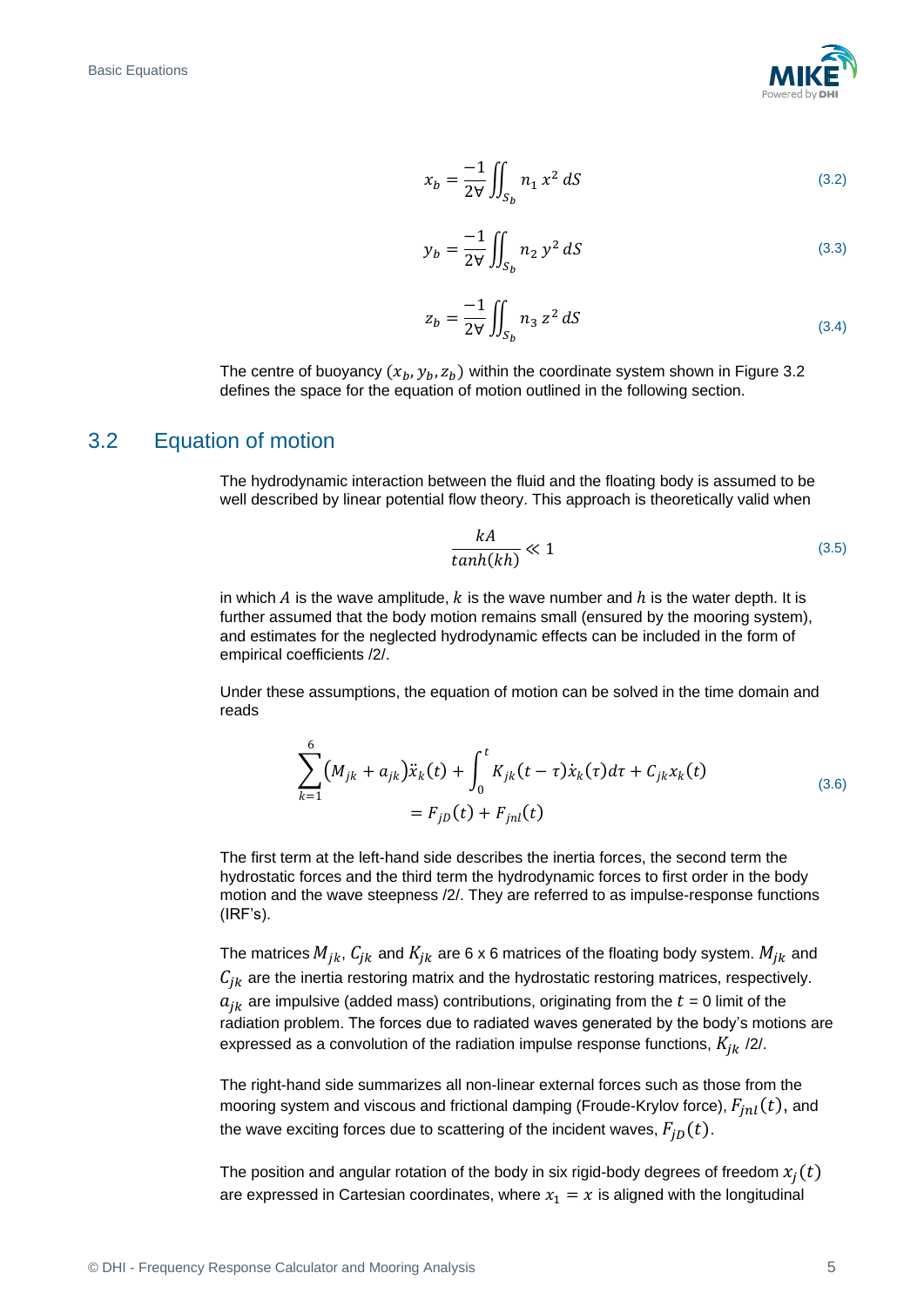

ship axis pointing forward. The translations are indicated as  $x_1$  = surge,  $x_2$  = sway and  $x_3$  = heave. The rotational motions are  $x_4$ = roll angle,  $x_5$ = pitch angle and  $x_6$ = yaw angle (refer to [Figure 3.2\)](#page-8-0). The over-dot indicates differentiation with respect to time  $t$  [/2/.](#page-28-1)

The second term in equation [\(3.6\)](#page-9-1) makes deriving of the matrices  $K_{ik}(t)$ ,  $a_{ik}(t)$ inefficient in the time domain due to the convolution with time  $t$ . Therefore, the hydrodynamic calculations are performed in the frequency domain.

For deriving the hydrodynamic coefficients in the frequency domain, the equivalent of the time-domain impulse response functions (IRF's) is used. In the context of linear potential flow theory, this equivalent is obtained by taking the incident wave to be time-harmonic with the wave frequency,  $\omega$ , and complex amplitude,  $\tilde{\zeta}$ . This leads to the frequency response functions

$$
\sum_{k=1}^{6} \left\{ -\omega^2 \left[ M_{jk} + A_{jk}(\omega) \right] + i\omega B_{jk}(\omega) + C_{jk} \right\} \tilde{x}_k(\omega) = \tilde{F}_{jD}(\omega), \qquad j = 1, 2, ..., 6 \qquad (3.7)
$$

for the hydrodynamic coefficient matrices added mass  $A_{ik}(\omega)$ , damping  $B_{ik}(\omega)$ , hydrostatic and gravitational restoring coefficients  $\mathcal{C}_{jk}$ , and exciting forces  $\tilde{F}_{jD}(\omega).$ 

## <span id="page-10-0"></span>3.3 Added mass and damping coefficients  $a_{ik}(t)$  and  $K_{ik}(t)$  from radiation potential (1<sup>st</sup> order)

#### 3.3.1 Radiation potential

Even though part of the surface elevation and flow field is solved by Boussinesq waves in MIKE 21 MA, integral equations for the flow potential need to be solved to obtain the potential for radiated waves. This is done in the frequency domain.

The total wave potential can be decomposed into incident  $(j = 0)$ , scattered  $(j = 7)$  and radiated wave modes  $(j = 1, 2, ..., 6)$  respectively

$$
\varphi = \varphi_0 + \varphi_7 + i\omega \sum_{j=1}^{6} \xi_j \varphi_j \tag{3.8}
$$

 $\xi_j$  refers to the six degree of freedom response of the floating body, thus  $\pmb{\varphi}_j$  has a different unit compared to the other two components. It can be understood as the wave potential per unit velocity of the floating body.

The velocity potential for the incident waves is defined as

$$
\varphi_0 = \frac{igA}{\omega} \frac{\cosh[k(z+h)]}{\cosh(kh)} e^{-i(kx\cos\beta - kysin\beta)} \tag{3.9}
$$

with the coordinates  $(x, y, z)$ . Note that z is related to the water surface.

On the surface of the floating body, the condition in the expression

$$
\frac{\partial \varphi_7}{\partial n} = -\frac{\partial \varphi_0}{\partial n} \tag{3.10}
$$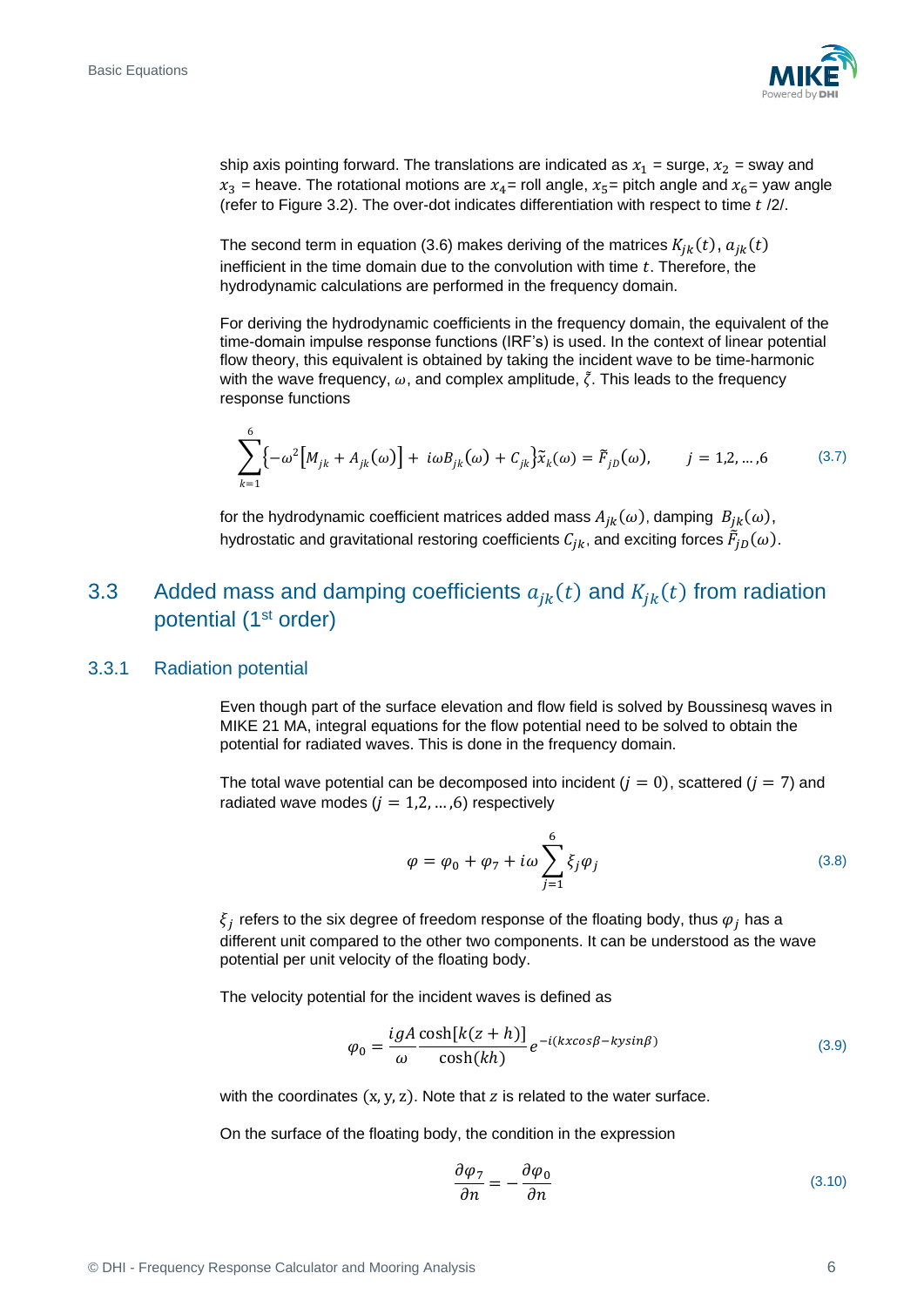

has to be satisfied. For all eight modes  $j = \{0, 1, ..., 7\}$ , the linearized form of the surface boundary condition is implemented at the surface, where  $z = 0$  as shown in the equation

$$
-\frac{\omega^2}{g}\varphi_j + \frac{\partial \varphi_j}{\partial z} = 0
$$
\n(3.11)

Using the boundary conditions, the Laplacian of the wave potential has to be solved for all 8 modes (where  $j = \{0,1,2,...,7\}$ ); one each for incident and scattered, and six for each degree of freedom of the radiated waves

<span id="page-11-0"></span>
$$
\nabla^2 \varphi_j = 0 \tag{3.12}
$$

#### 3.3.2 Boundary element method

The frequency boundary value problems governed by the Laplace equation [\(3.12\)](#page-11-0) are solved to obtain the radiation potential  $\varphi_i$  on the surface of the floating body

$$
\frac{\partial \varphi_j(x_i)}{\partial n} = n(x_i) \tag{3.13}
$$

with the normal velocity for each mode  $n$ . When written on the control point of each panel of the body, the integral equations of the boundary element method are transformed into a linear system of equations

$$
\frac{\sigma_R(x_i)}{2} + \sum_{k=1}^N \sigma_R(x_k) K_{ik} = \frac{\partial \varphi_j(x_i)}{\partial n}
$$
\n(3.14)

The integral equations use a source distribution in order to solve the source strengths  $\sigma_R$ by calculating the radiation impulse response functions in the  $N \times N$  matrix

$$
K_{ik} = -\frac{1}{4\pi} \frac{\partial}{\partial N_{x_i}} \iint_S G(x_i; x_k) dS(x_k)
$$
\n(3.15)

In this equation,  $G(x_i; x_k)$  is the free-surface Green's function with  $x_i$  and  $x_k$ , which are the field and source points, respectively [/1/.](#page-28-2)

The radiation potential can then be derived using

$$
\varphi_j(x_i) = -\sum_{k=1}^N \sigma_k(x_k) S_{ik}
$$
\n(3.16)

where

$$
S_{ik} = \frac{1}{4\pi} \iint_{S} G(x_i; x_k) dS(x_k)
$$
\n(3.17)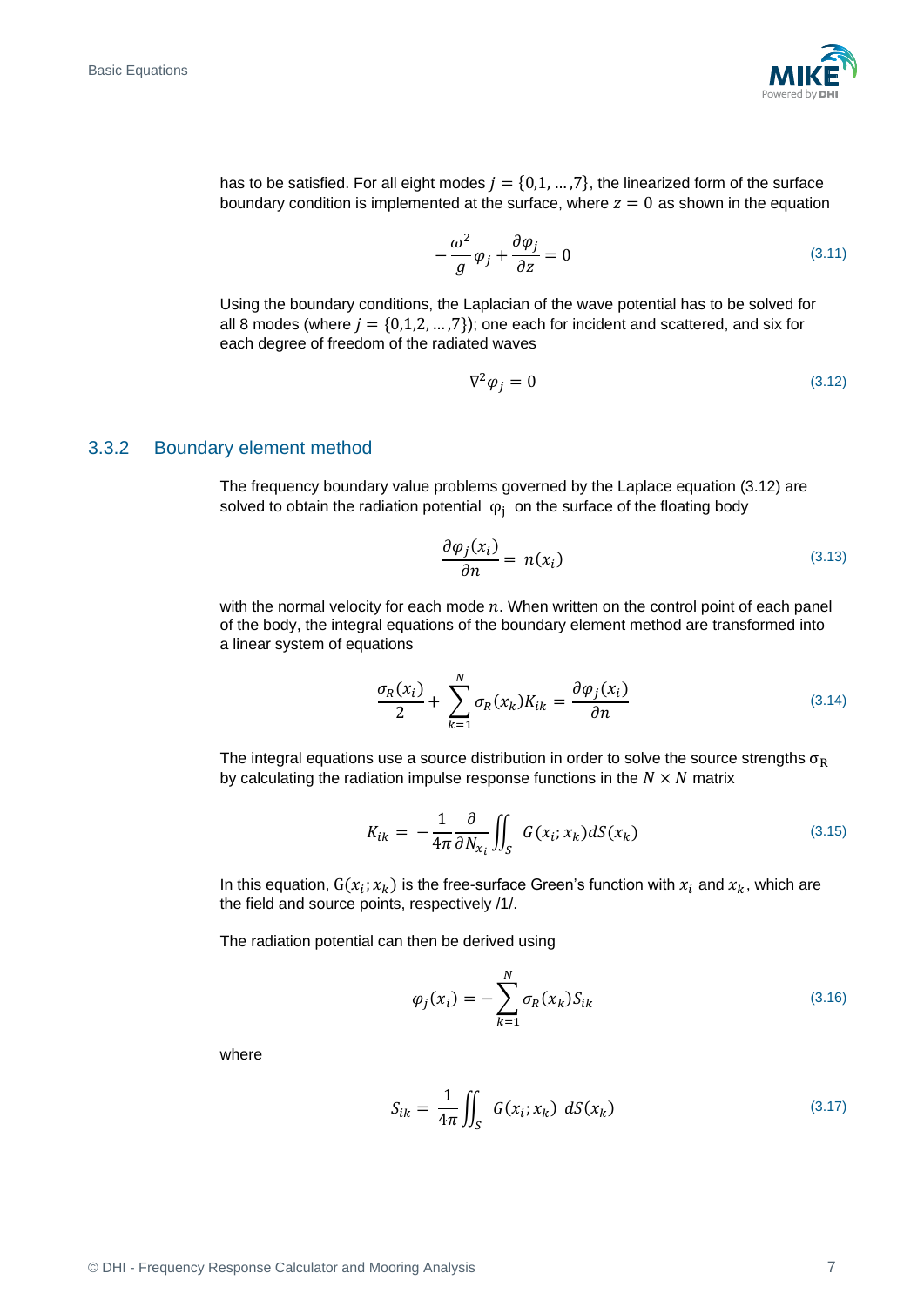

## 3.3.3 Added mass and damping coefficients  $A_{ij}(\omega)$  and  $B_{ij}(\omega)$  in the frequency domain

The added mass and damping coefficient matrices are obtained from the radiation potentials  $\varphi^R_j$  as defined by

$$
A_{ij} - \frac{i}{\omega} B_{ij} = \rho g \iint_{S_b} n_i \varphi_j^R dS \tag{3.18}
$$

The real and imaginary part of this equation can be expressed by

$$
A_{ij}(\omega) = Re \left\{ \rho \iint_{S_b} \varphi_j^R n_i \, dS \right\} \tag{3.19}
$$

and

$$
B_{ij}(\omega) = Im \left\{ \rho \iint_{S_b} \varphi_j^R n_i \, dS \right\} \tag{3.20}
$$

#### 3.3.4 Inverse transforms

Once  $A_{jk}$  is obtained, the added mass coefficients  $a_{jk}$  can be calculated from

$$
A_{jk}(\omega) = a_{jk} - \frac{1}{\omega} \int_0^\infty K_{jk}(t) \sin \omega t \, dt \tag{3.21}
$$

As  $\omega \to \infty$ , the second term vanishes. To obtain the damping coefficients, an inverse transform of  $K_{jk}(t)$  is required as shown in

<span id="page-12-1"></span>
$$
B_{jk}(\omega) = \int_0^\infty K_{jk}(t) \cos \omega t \, dt \tag{3.22}
$$

(see [/5/\)](#page-28-3).

#### <span id="page-12-0"></span>3.3.5 Response amplitude operators

The response amplitude operators (RAO) are not directly provided. They are obtained by equation

$$
\sum_{j=1}^{6} \xi_j \left[ -\omega^2 \left( M_{ij} + a_{ij} \right) + i \omega b_{ij} + c_{ij} \right] = AX_i
$$
\n(3.23)

where  $\omega$  is the angular wave frequency,  $\bar{\xi}_j$  is the body motion,  $a_{ij},$   $b_{ij}$  and  $c_{ij}$  are added mass, damping and restoring matrices, respectively.  $X_i$  is the wave excitation force per unit wave amplitude, and  $A$  is the wave amplitude.

The equation is solved for the body motion  $\xi_j$ , and the complex RAO for the jth mode is obtained by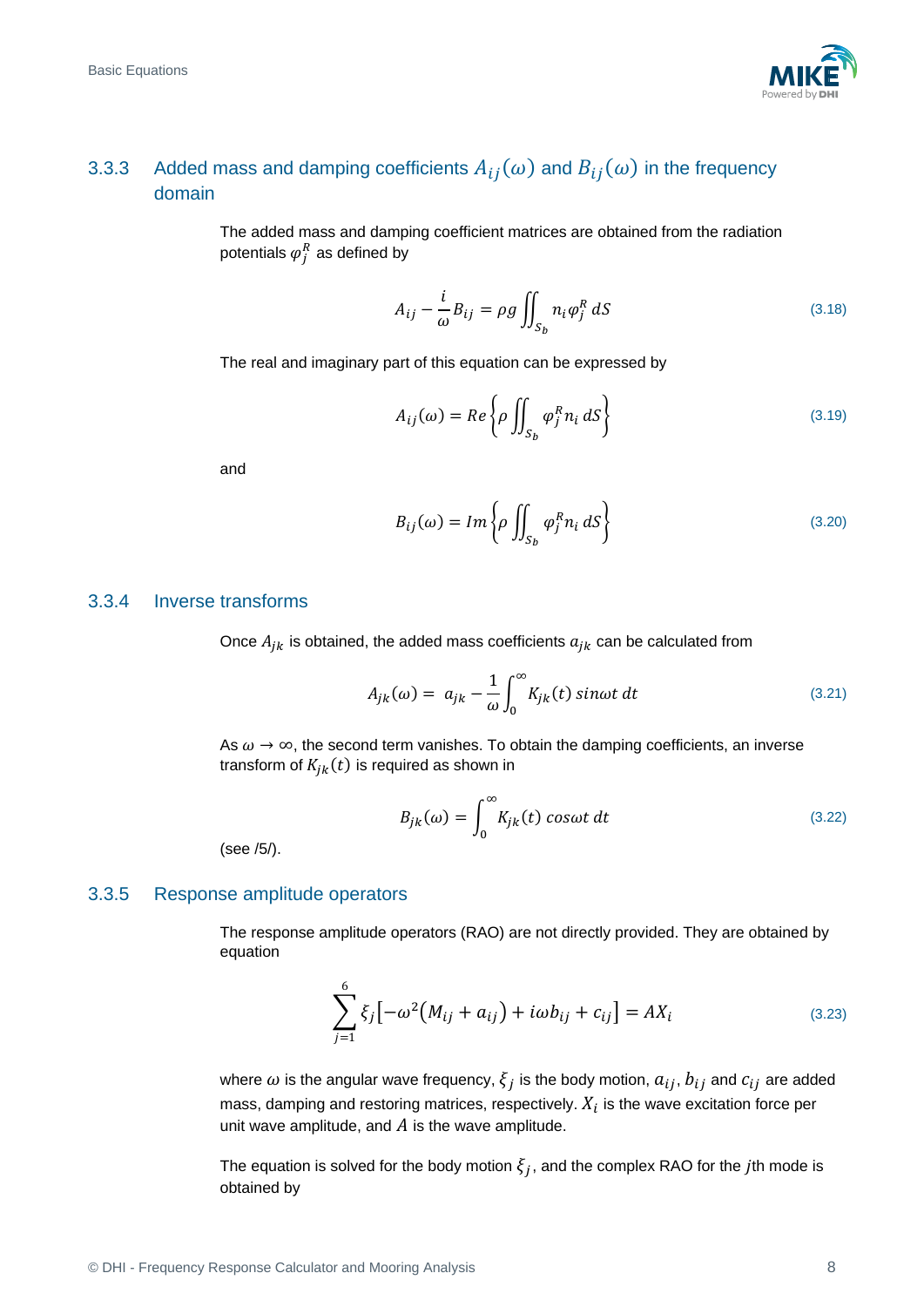

$$
Z_j(\omega,\theta) = \frac{\xi_j}{A} = \sum_{j=1}^{6} [C_{ij}]^{-1} X_i
$$
 (3.24)

where  $\left[C_{ij}\right]^{-1}$  indicates the inverse matrix of the member between the brackets in the equation of motion. The RAO are given for each angular wave frequency  $\omega$  and incident wave direction  $\theta$  [/10/.](#page-28-4)

$$
A = A^{(1)}\cos(\omega t) + A^{(2)}\sin(\omega t) = \Re(\tilde{A}e^{-i\omega t})
$$
\n(3.25)

where  $\tilde{A} = A^{(1)} + iA^{(2)}$ . The imaginary part of the harmonic motion is defined as phase lag relative to the real component [/10/.](#page-28-4)

## 3.4 Wave drift forces (2nd order)

Second order wave drift forces apply the Newman's approximation [/8/](#page-28-5) and are derived by solving the source distribution for the diffraction problem,  $\sigma_D$ , in each incident wave direction  $\beta$ 

$$
\frac{\sigma_D(x_i)}{2} + \sum_{k=1}^N \sigma_D(x_k) K_{ik} = -\frac{\partial \varphi_0(x_i)}{\partial n}
$$
\n(3.26)

In the frequency domain, the second order drift forces are computed by the far field formula [/13/.](#page-28-6) The mean surge and sway forces

$$
F\binom{x}{y}(\beta) = -2\pi\rho \frac{k * (k_{inf} * h)^2}{h((k * h)^2 - (k_{inf} * h)^2 + k_{inf} * h)}
$$
  
 
$$
* \int_0^{2\pi} |H(\theta)|^2 * \binom{\cos(\theta)}{\sin(\theta)} d\theta - 2\pi\rho \omega * \binom{\cos(\beta)}{\sin(\beta)}
$$
(3.27)  
 
$$
* Im(H(\beta))
$$

with the wave propagation direction  $\beta$ , the water density  $\rho$ , the wave number k, the water depth h, the incident wave direction  $\theta$ , the infinite depth wave number  $k_{inf}$ , and the Kochin function  $H$  from 0 to  $2\pi/5$ .

The mean yaw moment

$$
M_Z(\beta) = 2\pi \ast \frac{\rho \omega}{k} \ast Re\left(H'(\beta)\right) - \frac{2\pi \rho \left(k_{inf} \ast h\right)^2}{h\left((k \ast h)^2 - \left(k_{inf} \ast h\right)^2 + k_{inf} \ast h\right)}
$$
  
\$\ast Im\left(\int\_0^{2\pi} \overline{H(\theta)} \ast H'(\theta) d\theta\right)\$ \n(3.28)

where  $H$  is the Kochin function. It is defined as

$$
H(\theta) = H_D(\theta) * e^{i*\frac{\pi}{2}} + i\omega * \sum_{i=1}^{6} Z_j * H_{R_j}(\theta) e^{-i\frac{\pi}{2}}
$$
(3.29)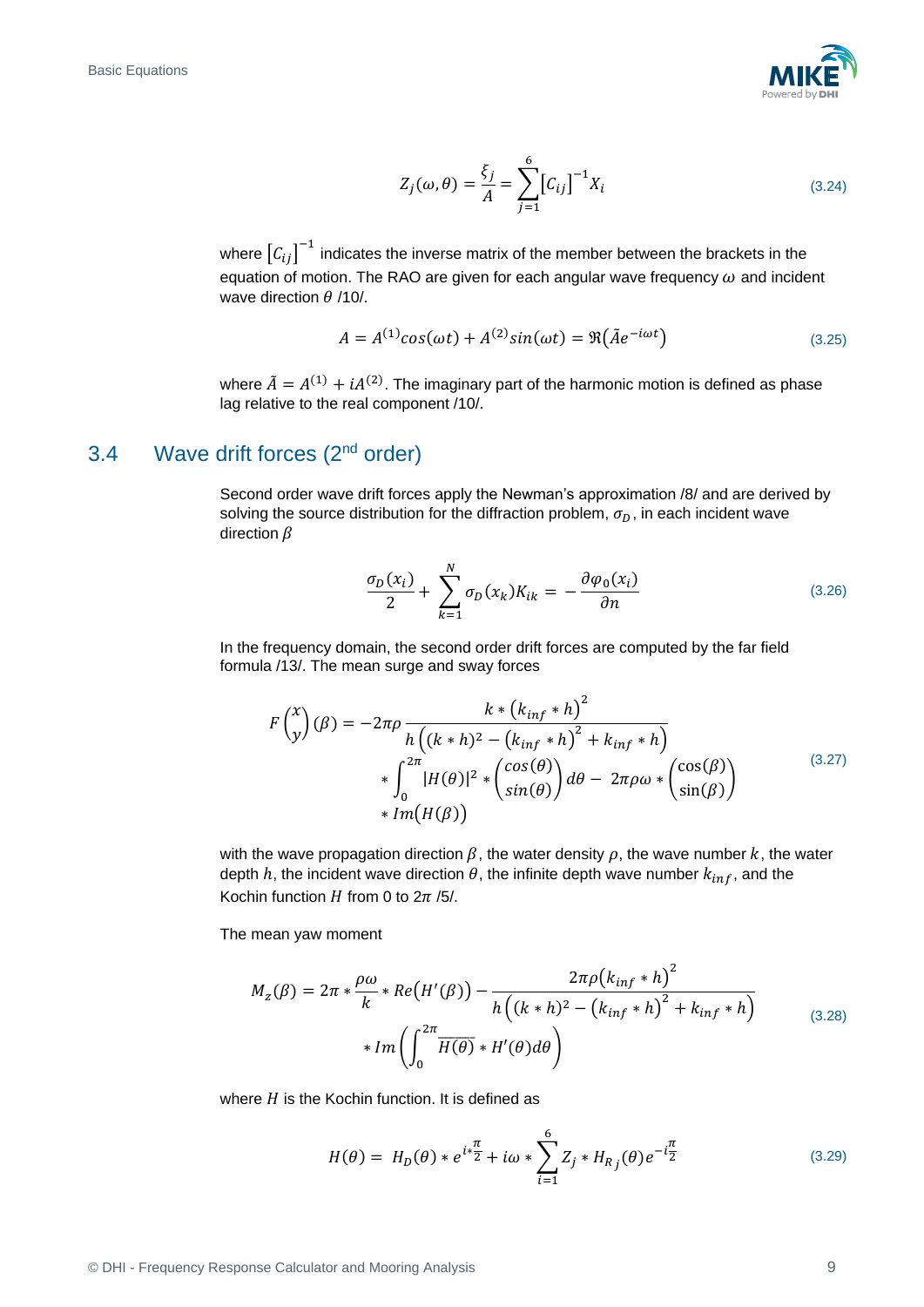

where  $H_D$  and  $H_R$  are the diffraction and radiation contributions to the Kochin function, and  $Z_j$  is the response amplitude operator (see section [3.3.5](#page-12-0)). For the radiated wave modes  $(i = 1, 2, ..., 6)$ ,

$$
\varphi_j(r,\theta,z) = \frac{\cosh(k(z+h))}{\cosh(kh)} * \sqrt{\frac{k}{2\pi r}} e^{i\left(kr - \frac{\pi}{4}\right)} H_R(\theta) \tag{3.30}
$$

For the scattered (diffraction) mode,

$$
\varphi_7(r,\theta,z) = \frac{\cosh(k(z+h))}{\cosh(kh)} * \sqrt{\frac{k}{2\pi r}} e^{i\left(kr - \frac{\pi}{4}\right)} H_D(\theta) \tag{3.31}
$$

In the time domain, the drift force time series are computed by the method described in [/14/.](#page-28-7)

It is noted that the assumption of the Newman's approximation due to the far-field solution effectively means that only the diagonal terms in the quadratic transfer function (QTF) is considered corresponding to the monochromatic frequency pairs. This only gives the mean drift force, and second order effects that are not described by the mean drift force are not included. This approximation is theoretically valid in deep water conditions, while in shallow water the full QTF matrix with the off-diagonal terms (bi-chromatic frequency pairs) should be considered. This is currently not implemented in MIKE 21 MA.

## <span id="page-14-0"></span>3.5 Wave exciting force  $F_{in}(t)$

The wave exciting force is expressed in terms of incident wave quantities and solutions to the radiation problem by means of the Haskind relations [/11/](#page-28-8)

$$
F_{jD}(t) = \iint_{S_b} p_j(\vec{x}, t) n_j(\vec{x}) d\vec{x} + \rho \int_{-\infty}^{\infty} \iint_{S_b} \dot{\phi}_{ln}(\vec{x}, \tau) \phi_j(\vec{x}, t - \tau) d\vec{x} d\tau
$$
 (3.32)

(see also Appendix [A\)](#page-31-0). In this equation,  $\phi_I$  is a known incident wave potential, which satisfies the linear free-surface body condition and induces a first order dynamic pressure

<span id="page-14-1"></span>
$$
p_I = \frac{\partial \phi_I}{\partial t} \tag{3.33}
$$

in the fluid. The incident wave refers to the wave undisturbed by the presence of the body. A subscript n is used to indicate the operation  $\vec{n} \cdot \vec{v}$ , with  $\vec{n}$  being the normal vector to the equilibrium wetted body surface  $S_b$ , while  $n_j$  is the generalized unit normal in six degrees of freedom.  $\phi_j$  is the solution to the *j*th mode impulse velocity radiation problem, which is defined by the boundary condition

$$
\vec{n} \cdot \vec{\nabla} \phi_j = n_j \delta(t), \vec{x} \in S_b \tag{3.34}
$$

with the Dirac function  $\delta(t)$ . The first term in equation [\(3.32\)](#page-14-1) refers to the Froude-Krylov force, while the second term describes the scattering of the incident wave by the body when fixed to its equilibrium position [/2/.](#page-28-1)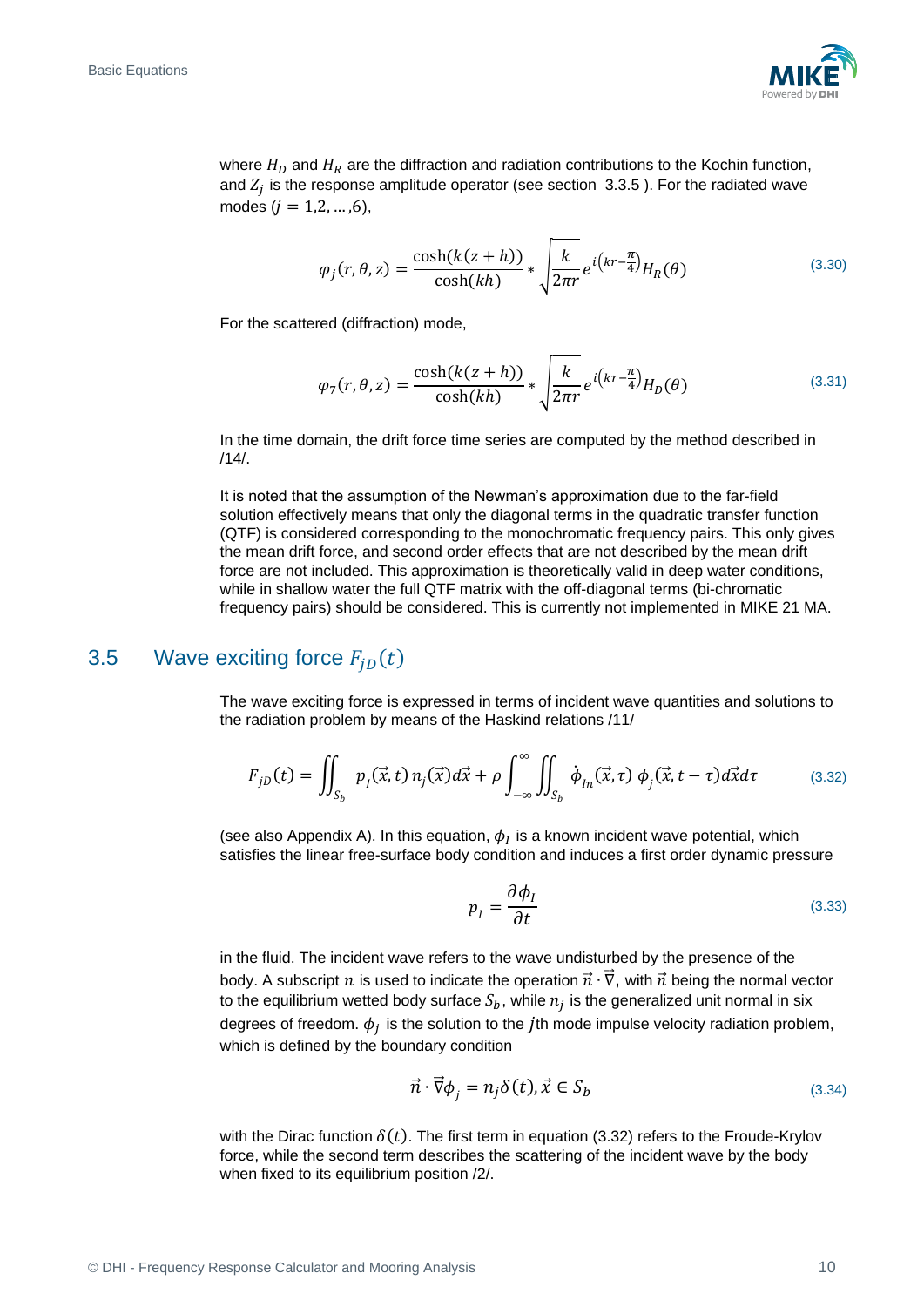

The scattering of the incident waves depends on the radiation potential of the floating body. This potential is derived in the frequency domain for linear incident waves (see Section [3.3\)](#page-10-0). It is further related to the Boussinesg wave field, which is linearized and transferred to the frequency domain. This is explained in the following sections.

#### <span id="page-15-2"></span>3.5.1 Linearization of the Boussinesq wave results

The results of a Boussinesq wave simulation have to be linearized to provide incident wave quantities required by the Haskind relations (see Section [3.5\)](#page-14-0), to obtain the terms  $\tilde{p}_I(\vec{x},\omega)$  and  $\tilde{\phi}_{In}(\vec{x},\omega)$  to be used in equation [\(3.50\).](#page-17-2)

Using the results from the free surface elevation  $\eta(\vec{x}, \omega)$  and depth-averaged velocities  $u'(\vec{x},t)$  and  $v'(\vec{x},t)$  from the Boussinesq model on a set of points on the intersection of the still water plane with the floating body  $\vec{x}$ , the depth-averaged velocity with depth variation  $z$  can be expressed as

<span id="page-15-0"></span>
$$
u' = \frac{1}{D + \eta} \int_{-D}^{\eta} u(\vec{x}, z, t) \, dz \tag{3.35}
$$

and

<span id="page-15-1"></span>
$$
v' = \frac{1}{D + \eta} \int_{-D}^{\eta} v(\vec{x}, z, t) \, dz \tag{3.36}
$$

In these equations,  $D$  is the draft of the vessel,  $Z$  is the vertical coordinate pointing upwards, with  $z = 0$  at the water surface, and  $\eta$  is the water surface elevation [/2/.](#page-28-1)

Based on the free surface elevation  $\eta(\vec{x},t)$  from the Boussinesq model, the dynamic pressure

$$
p_0(\vec{x},t) = \rho g \eta(\vec{x},t) \tag{3.37}
$$

and the vertical velocity component

$$
w_0(\vec{x},t) = \dot{\eta}(\vec{x},t) \tag{3.38}
$$

are obtained using the linear free-surface boundary conditions. The subscript 0 indicates the variables at the free surface [/2/.](#page-28-1)

These quantities in time domain  $p_0, u^\prime, v^\prime$  and  $w_0$  have to undergo Fourier transformation to obtain the corresponding quantities as a function of the wave frequency

$$
\tilde{F}_{jD}(\omega) = \int_0^\infty F_{jD}(t)e^{-i\omega t} dt
$$
\n(3.39)

This transformation results in a series of sine and cosine functions

$$
f_n = a_n \cos(nx) + b_n \sin(nx) \tag{3.40}
$$

From linear wave theory, the velocity can be derived using

$$
u = \frac{H}{2} \frac{gT}{L} \cos\theta \frac{\cosh[k(z+h)]}{\cosh(kh)}
$$
(3.41)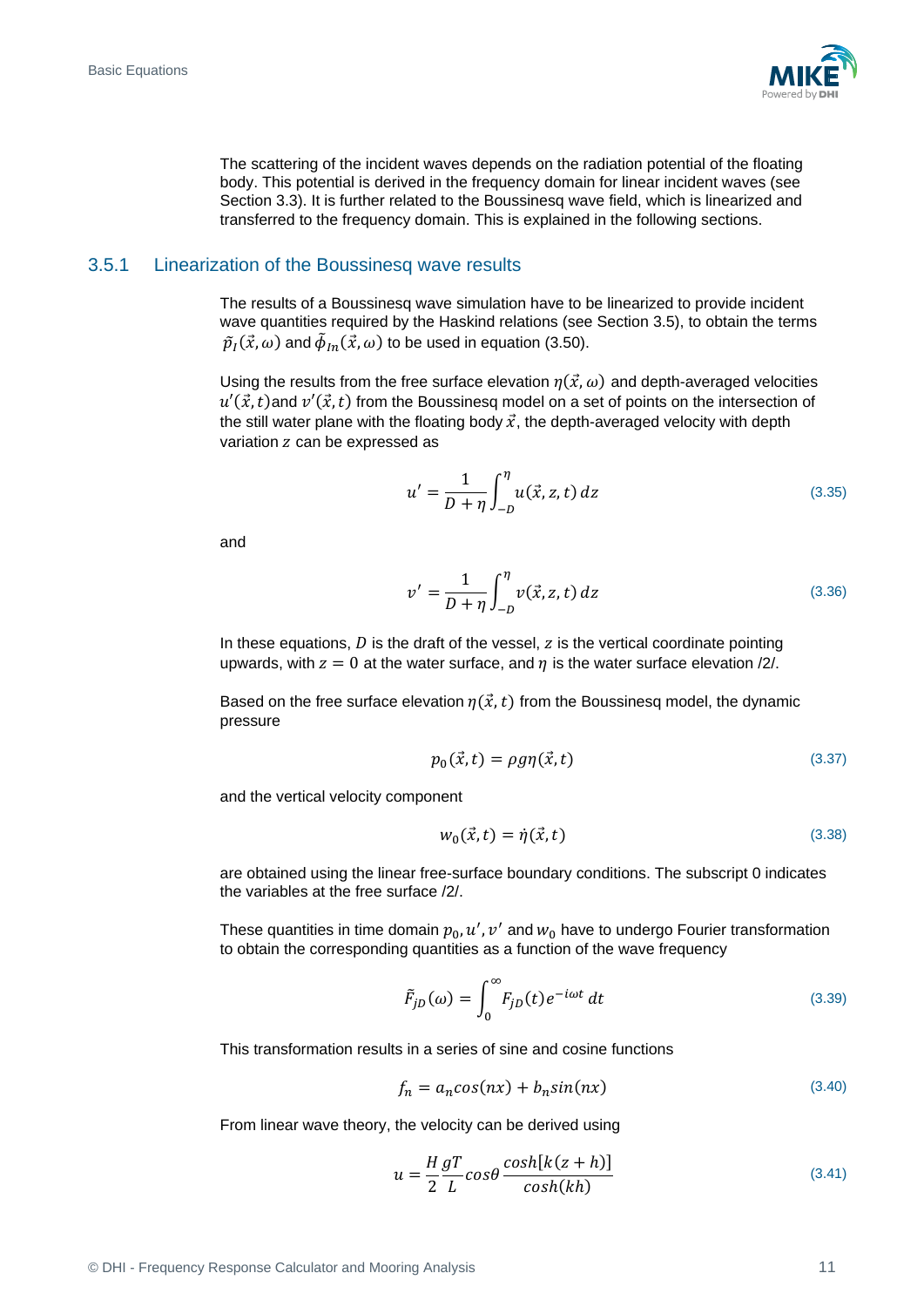<span id="page-16-1"></span><span id="page-16-0"></span>

The hyperbolic cosine terms are used in the equations

$$
p(\vec{x}, z, t) = F^{-1}\left\{\tilde{p}_0(\vec{x}, \omega) \frac{\cosh[k(z+h)]}{\cosh(kh)}\right\}
$$
(3.42)

$$
u'(\vec{x},t) = F^{-1}\left\{\tilde{u}'(\vec{x},\omega)\frac{\cosh[k(z+h)]}{\cosh(kh)}\right\}
$$
(3.43)

$$
v'(\vec{x},t) = F^{-1}\left\{\tilde{v}'(\vec{x},\omega)\frac{\cosh[k(z+h)]}{\cosh(kh)}\right\}
$$
(3.44)

and

$$
w(\vec{x}, z, t) = F^{-1}\left\{\widetilde{w}_0(\vec{x}, \omega) \frac{\sinh[k(z+h)]}{\sinh(kh)}\right\}
$$
(3.45)

to include the hyperbolic depth variations. The linear dispersion relation

<span id="page-16-3"></span><span id="page-16-2"></span>
$$
\omega^2 = gk \tanh(kh) \tag{3.46}
$$

is utilized to determine the wave number  $k$ . It should further be noted that equations [\(3.43\)](#page-16-0) and [\(3.44\)](#page-16-1) apply the depth-averaged velocities directly, translating them directly to the frequency domain, denoted as  $\tilde{u}'$  and  $\tilde{v}'$ . They are used to derive the velocity at the intersection point between the structure and the still water surface. The relation is given in the equations [\(3.35\)](#page-15-0) and [\(3.36\).](#page-15-1) They can be rewritten as

$$
\tilde{u}_0(\vec{x}, \omega) = \left\{ \tilde{u}'(\vec{x}, \omega) \frac{kh}{\tanh(kh)} \right\}
$$
\n(3.47)

<span id="page-16-4"></span>
$$
\tilde{v}_0(\vec{x}, \omega) = \left\{ \tilde{v}'(\vec{x}, \omega) \frac{kh}{\tanh(kh)} \right\}
$$
\n(3.48)

The term  $\frac{kh}{\tanh(kh)}$  approaches unity in shallow water due to no variations in depth, and  $kh$ in deep waters [/2/.](#page-28-1)

The quantity  $\tilde{p}_0$  is the incident pressure acting on the wetted body surface  $\tilde{p}_I$ . The normal derivative of the incident velocity potential  $\tilde{\phi}_I(\vec{x},\omega)$  can be calculated from the velocities obtained in the three directions with equations [\(3.45\),](#page-16-2) [\(3.47\)](#page-16-3) and [\(3.48\)](#page-16-4) [/2/.](#page-28-1)

The sequence of quantities in this section is shown in the following expression.

$$
\eta, u', v' \xrightarrow[Free]{\text{Free}} p_0, u', v', w_0 \xrightarrow[Fourier]{\text{Fourier}} \tilde{p}_0, \tilde{u}', \tilde{v}', \tilde{w}_0 \xrightarrow[Deritot]{\text{Depth}} \tilde{p}_0, \tilde{u}_0, \tilde{v}_0, \tilde{w}_0
$$
\n
$$
\text{surface} \quad (3.49)
$$
\n
$$
B.C.
$$

### 3.5.2 Inverse transforms

Similar to the derivation of  $K_{ik}(t)$ , the exciting force  $F_{iD}(t)$  is obtained from the inverse transformation of  $\tilde{F}_{jD}(\omega).$  It can then be expressed in terms of radiation potentials via the Haskind relation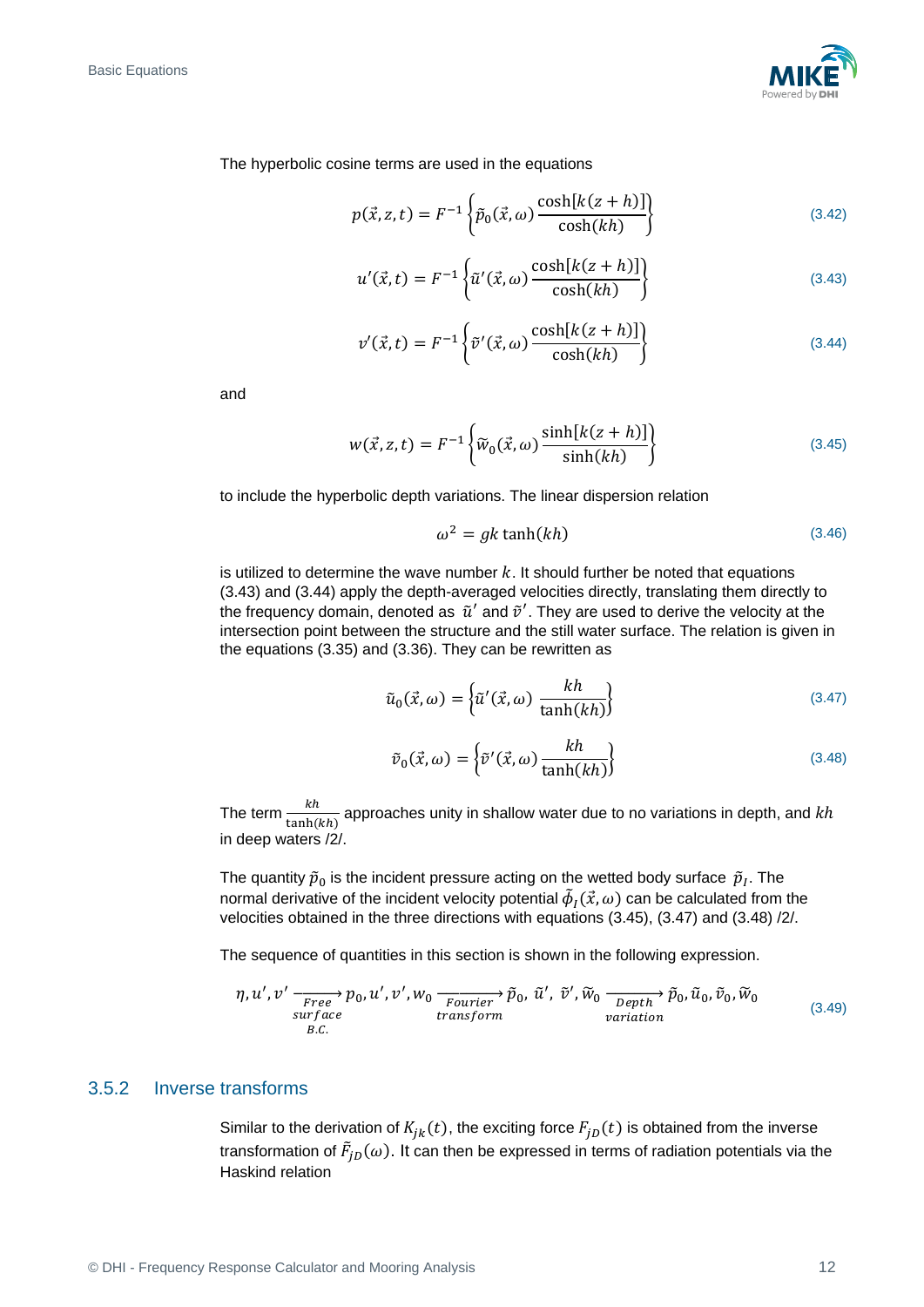<span id="page-17-2"></span>

$$
\tilde{F}_{jD}(\omega) = \int_0^\infty F_{jD}(t)e^{-i\omega t}dt
$$
\n
$$
= \iint_{S_b} \tilde{p}_I(\vec{x}, \omega) n_j(\vec{x})d\vec{x} + i\omega \rho \iint_{S_b} \tilde{\phi}_j(\vec{x}, \omega) \tilde{\phi}_{In}(\vec{x}, \omega)d\vec{x}
$$
\n(3.50)

(see also Appendix [A\)](#page-31-0). The input terms  $\tilde{p}_I(\vec{x},\omega)$  and  $\tilde{\phi}_{In}(\vec{x},\omega)$  for the Haskind relation are derived from the Boussinesq wave field, e.g. calculated using MIKE 21 Boussinesq wave model results (MIKE 21 BW) as described in Section [3.5.1.](#page-15-2)

## <span id="page-17-0"></span>3.6 Hydrostatic and gravitational restoring coefficients  $C_{ik}$

The hydrostatic and gravitational restoring matrix is independent of the wave frequency  $\omega$ and only depends on the geometry of the floating body. The matrix in the time domain  $C_{ik}(t)$  is expressed for the six degrees of freedom (see [Figure 3.2\)](#page-8-0) using the relations

$$
C_{3,3}(t) = \rho g \iint_{S_b} n_3 dS
$$
  
\n
$$
C_{3,4}(t) = C_{4,3}(t) = \rho g \iint_{S_b} y n_3 dS
$$
  
\n
$$
C_{3,5}(t) = C_{5,3}(t) = -\rho g \iint_{S_b} x n_3 dS
$$
  
\n
$$
C_{4,4}(t) = \rho g \iint_{S_b} y^2 n_3 dS + \rho g \forall z_b - mgz_g
$$
  
\n
$$
C_{4,5}(t) = C_{5,4}(t) = -\rho g \iint_{S_b} x y n_3 dS
$$
  
\n
$$
C_{4,6}(t) = -\rho g \forall x_b + mgx_g
$$
  
\n
$$
C_{5,5}(t) = \rho g \iint_{S_b} x^2 n_3 dS + \rho g \forall z_b - mgz_g
$$
  
\n
$$
C_{5,6}(t) = -\rho g \forall y_b + mgy_g
$$

The remaining coefficients of the unstated matrix are set to 0. Indices  $b$  and  $g$  denote the centre of buoyancy and the centre of gravity, respectively.  $\rho$  is the density of water,  $q$  is the gravitational acceleration,  $m$  is the mass and  $\forall$  is the volume,  $S$  indicates the surface of the floating body.  $n_j$  is the normal vector of mode j [/5/.](#page-28-3)

## <span id="page-17-1"></span>3.7 Inertial coefficients  $M_{jk}$

The inertial coefficient matrix  $M_{ik}$  is set up under the assumption of free stable floatation with no external constraints. The mass is expressed as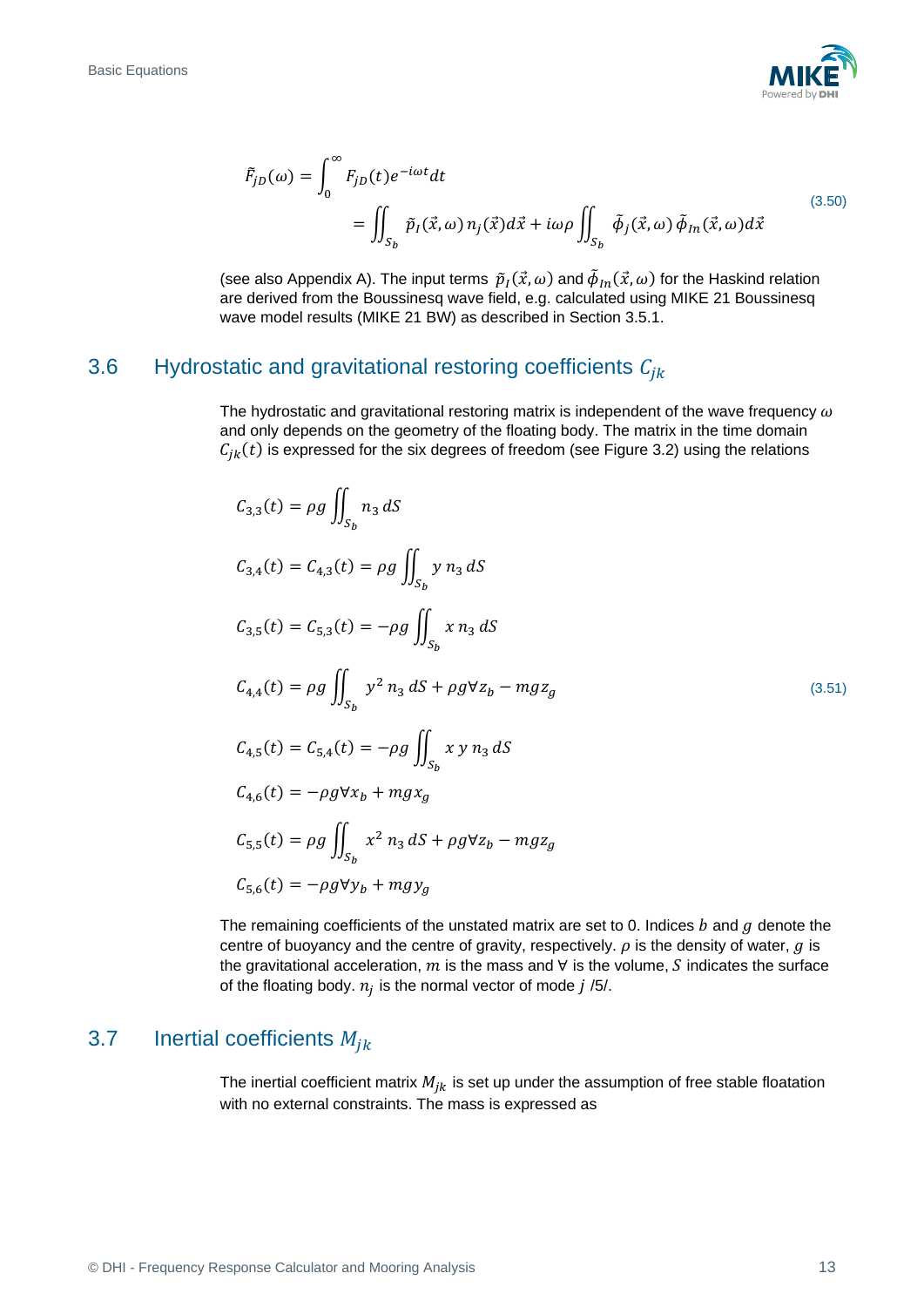

 $m = \rho \forall$ 

$$
x_b = x_g, \qquad y_b = y_g
$$

$$
M = \begin{bmatrix} m & 0 & 0 & 0 & mz_g & -my_g \\ 0 & m & 0 & -mz_g & 0 & mx_g \\ 0 & 0 & m & my_g & -mx_g & 0 \\ 0 & -mz_g & my_g & l_{11} & l_{12} & l_{13} \\ mz_g & 0 & -mx_g & l_{21} & l_{22} & l_{23} \\ -my_g & mx_g & 0 & l_{31} & l_{32} & l_{33} \end{bmatrix}
$$
(3.52)

and the horizontal centre of gravity coordinates, denoted with index  $q$ , are set as the centre of buoyancy, denoted with index  $b$  (see Section [3.1.2\)](#page-8-1). The vertical location of the centre of gravity depends on the weight distribution of the floating body (usually a ship), and largely depends on whether it is loaded or unloaded.

The moments of inertia

$$
I_{ij} = \rho \forall r_{ij} |r_{ij}| \tag{3.53}
$$

are obtained from the radii of gyration. The radii of gyration input consist of a (3x3) array of values of  $r/5/$ .

## <span id="page-18-0"></span>3.8 External force  $F_{i,nl}(t)$

The total external force

$$
F_{j,nl}(t) = F_{j,moor}(t) + F_{j,visc}(t) + F_{j,w}(t) + F_{j,c}(t) + F_{j,drift}(t)
$$
\n(3.54)

is the sum of the mooring forces  $F_{j,moor}(t)$ , viscous damping forces  $F_{j,visc}(t)$ , wind forces  $F_{j,wind}(t)$ , current forces  $F_{j,cur}(t)$ , slow wave drift forces  $F_{j,drift}(t)$  and frictional damping forces  $F_{i,fric}(t)$  in the mooring system in each degree of freedom j. They are described in this section.

## 3.8.1 Viscous damping forces  $F_{i,visc}(t)$

The viscous damping force is defined as

$$
F_{j,\text{visc}}(t) = B_j^0 + \sum_{k=1}^6 \left[ B_{jk}^1 \dot{x}_k(t) + B_{jk}^2 \dot{x}_k(t) | \dot{x}_k(t) | + B_{jk}^3 \dot{x}_k^3(t) \right]
$$
(3.55)

in which  $B^0$ ,  $B^1$ ,  $B^2$  and  $B^3$  are the constant, linear, quadratic and cubic damping coefficient matrices.  $\dot{x}_{k}(t)$  is the speed of motion into direction  $k$ .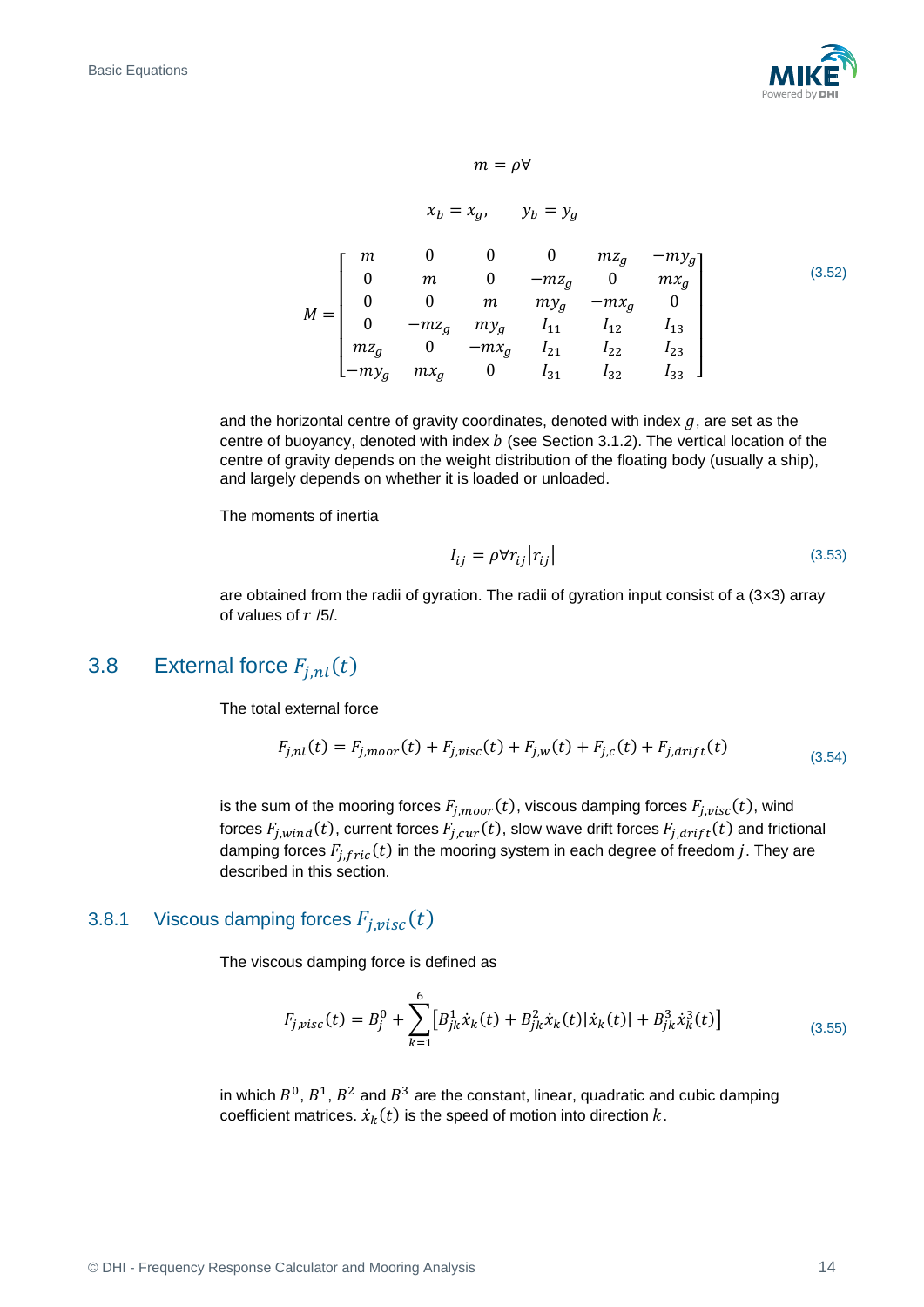

## 3.8.2 Mooring forces  $F_{i,moor}(t)$

#### Mooring lines

Given that the displacement of a floating body is expressed as

$$
dl = l - l_0 \tag{3.56}
$$

with the line length  $l$  and the unstretched line length  $l_0$ , then the elongation is proportional to the force in the mooring line  $dl \sim F_{j,moor,line}(t)$ . This relation is provided by means of a Load-excursion curve denoted as  $R(dl)$ ,

$$
F_{j,moor,line}(t) = R(dl) + F_{j,line, damp}(t)
$$
\n(3.57)

which is line-material specific and which is provided as input data. From this relation, the mooring line force is calculated.  $F_{line, damp}(t)$  is a damping force, which can be applied for the purpose of calibration. It is governed by linear and quadratic damping coefficients  $B<sup>1</sup>$  and  $B<sup>2</sup>$  as part of the input data. It is derived with the relation

$$
F_{j,line,damp}(t) = \sum_{k=1}^{6} [B_{jk}^{1} \dot{x}_{k}(t) + B_{jk}^{2} \dot{x}_{k}(t) | \dot{x}_{k}(t)] \cdot line \, direction_{j}(t) \tag{3.58}
$$

where  $\dot{x}_{k}(t)$  is the speed of motion into direction  $k.$   $line~divection_{j}(t)$  is a vector pointing into the direction of the line.

#### Fenders

If the fender attachment point moves along the fender force direction with a displacement  $dl$ , then the fender is compressed by the same length. The fender compression is related to the fender force  $dl{\sim}F_n(t)$  by means of the fender deflection-reaction curve

$$
F_{j,n}(t) = R(dl) + F_{j, fender, damp}(t)
$$
\n(3.59)

which is fender-specific and which is provided as input data. The fender damping force

$$
F_{j, fender, damp}(t) = \sum_{k=1}^{6} B_{jk}^{1} \dot{x}_{k}(t) \cdot fender force direction_{j}(t)
$$
\n(3.60)

in which  $\dot{x}_{k}(t)$  is the speed of motion into direction  $k$  and  $B^{1}$  is the linear damping coefficient. *fender force direction<sub>j</sub>*(*t*) is a vector pointing into the direction of the fender force.

Furthermore, the fender friction is calculated by

$$
F_{j,fric}(t) = \mu F_{j,n}(t) \cdot \frac{vel_j(t)}{|vel(t)|}
$$
\n(3.61)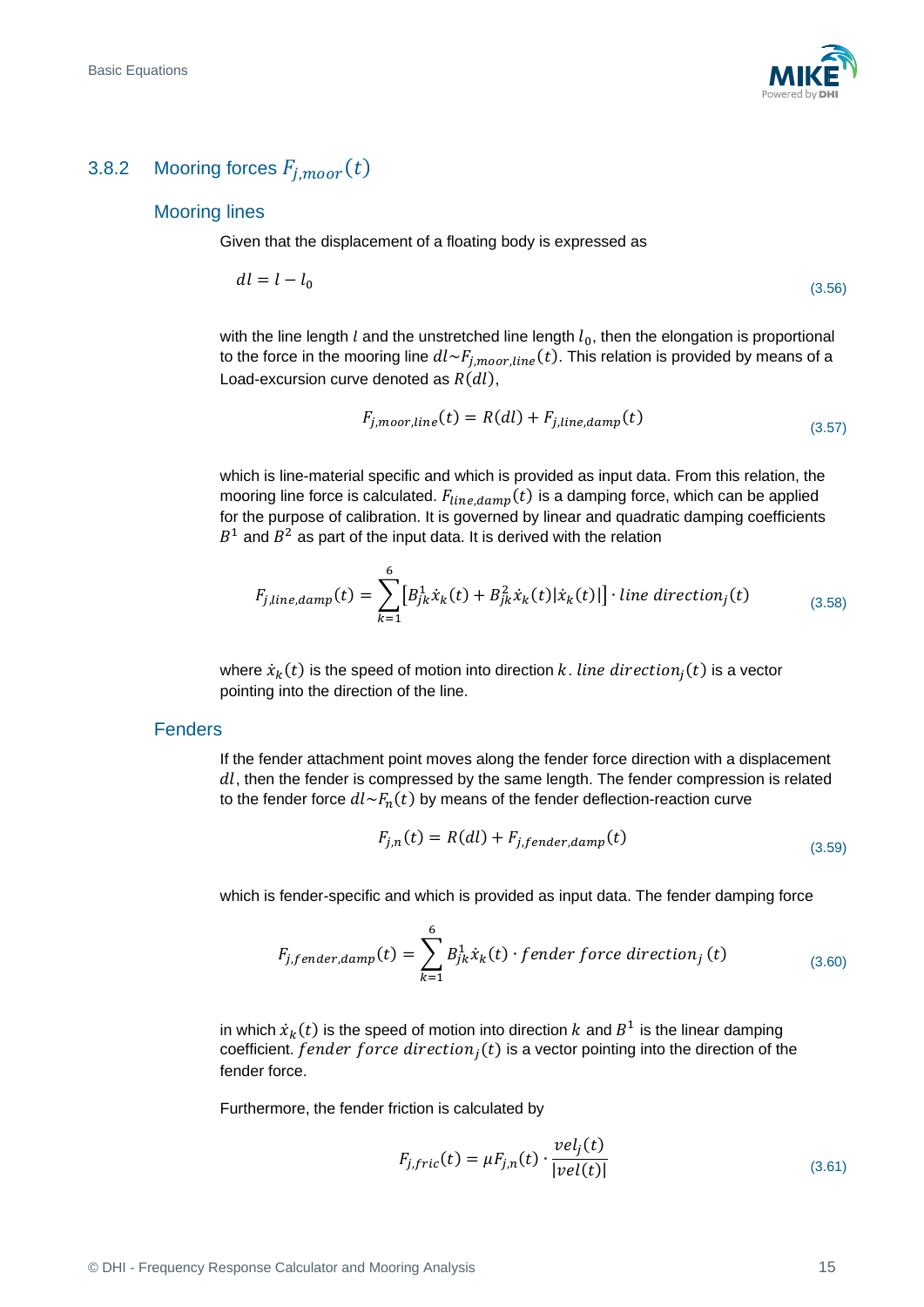

with the fender friction coefficient  $\mu$  and the relative velocity between ship attachment point and fender attachment point  $vel(t)$ . The fender force then reads

$$
F_{j,moor,fender}(t) = F_{j,n}(t) + F_{j,fric}(t)
$$
\n(3.62)

#### **Chains**

The chain tension is derived using the catenary equation

$$
H(t)\frac{d^2z}{dx^2} = -mg\sqrt{1 + \left(\frac{dz}{dx}\right)^2}
$$
\n(3.63)

In which  $mg$  is the (submerged) chain weight,  $H(t)$  is the horizontal force of the chain at rest, and  $\frac{dx}{dz}$  is the local orientation of the chain element  $ds$  [/6/.](#page-28-9)

The equation is solved for  $H$  using the Newton-Raphson method, in which  $H$  is used as initial estimate, which finally leads to  $F_{j,moor, chain}$ . In this method, it is considered that the maximum peak tension is

$$
T_{max} = H + mgd \tag{3.64}
$$

with the sag of the catenary  $d$ . It is further defined that the cable length

$$
L_0 = \sqrt{\frac{2H}{mgd_0} + 1}
$$
 (3.65)

and the horizontal distance from the touch-down point to the surface point at rest is

$$
x_0 = \frac{H}{mg}\cosh^{-1}\left(\frac{d_0mg}{H} + 1\right) \tag{3.66}
$$

#### 3.8.3 Wind forces

Wind forces are derived based on the OCIMF method [/9/,](#page-28-10) in which

$$
F_{x,w}(t) = \frac{1}{2} C_{x,w} \rho_{air} V_w(t)^2 A_{T,w}
$$
  
\n
$$
F_{y,w}(t) = \frac{1}{2} C_{y,w} \rho_{air} V_w(t)^2 A_{L,w}
$$
  
\n
$$
M_{xy,w}(t) = \frac{1}{2} C_{xy,w} \rho_{air} V_w(t)^2 A_{L,w} L_{BP}
$$
\n(3.67)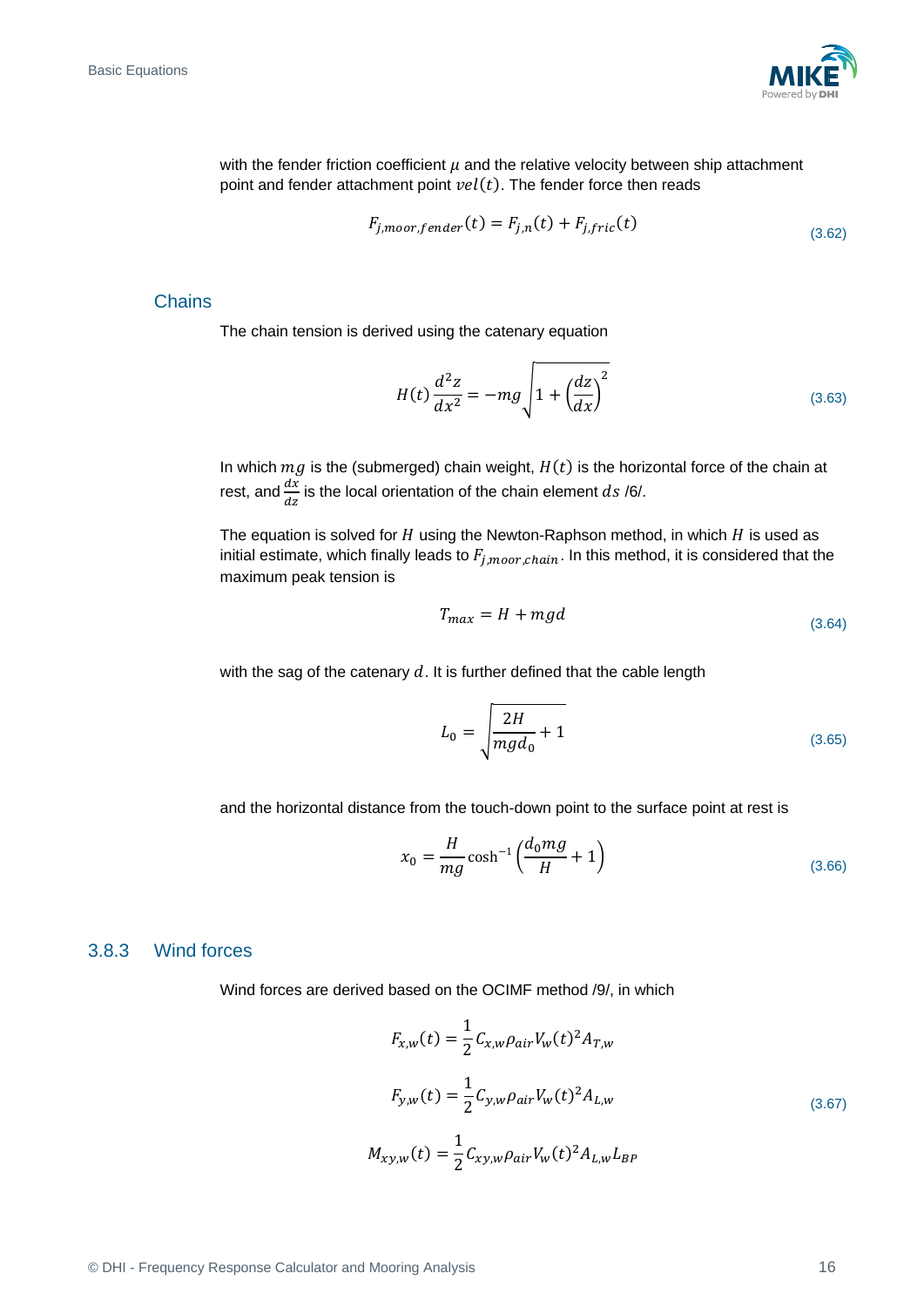<span id="page-21-0"></span>

with the density of air  $\rho_{air}$ , the transversal windage area  $A_{T,w}$ , the longitudinal windage area  $A_{L,w}$ , the length between perpendiculars  $L_{BP}$ , the wind speed  $V_w(t)$ . The wind drag coefficients  $C_{x,w}$ ,  $C_{y,w}$  and  $C_{xy,w}$  depend on the vessel type, the loading condition of the vessel and the angle of wind attack, e.g. see [/3/](#page-28-11) an[d /9/.](#page-28-10)

#### 3.8.4 Current forces

Current forces are derived based on the OCIMF method [/9/,](#page-28-10) in which

$$
F_{x,c}(t) = \frac{1}{2} C_{x,c} \rho_{water} V_c(t)^2 L_{BP} T
$$
  
\n
$$
F_{y,c}(t) = \frac{1}{2} C_{y,c} \rho_{water} V_c(t)^2 L_{BP} T
$$
  
\n
$$
M_{xy,c}(t) = \frac{1}{2} C_{xy,c} \rho_{water} V_c(t)^2 L_{BP} T
$$
\n(3.68)

with the density of water  $\rho_{water}$ , the transversal area affected by the current  $A_{T,c}$ , the longitudinal area affected by the current  $A_{L,c}$ , the length between perpendiculars  $L_{BP},$  the current speed  $V_c$ . The areas affected by the current are determined from the vessel hull. The current drag coefficients  $\mathcal{C}_{x,c}$  ,  $\mathcal{C}_{y,c}$  and  $\mathcal{C}_{xy,c}$  depend on the water depth to draft ratio of the vessel and the angle of current attack, e.g. se[e /9/.](#page-28-10) The OCIMF method uses a time series of current speed and direction.

However, this method cannot produce the drag-induced yaw moment under shear current flow conditions. Therefore, the panel method has been devised in order to calculate the current drag-induced yaw moment on the vessel for shear current. The input for this method is a two-dimensional (2D) current field consisting of the parameters water depth, and fluxes in  $x$  and  $y$  direction. The method involves

- Calculation of the current velocities in each element of the 2D flow field,
- Interpolation of these velocities onto each panel
- Calculation of the average current speeds in  $x$  and  $y$  direction
- Calculation of the longitudinal and lateral drag force using the OCIMF method [/9/.](#page-28-10)
- Projection of the current vectors onto the vessel grid panels
- Calculation of the force in each panel from the yaw moment using the drag equation (see equation [\(3.68\)\)](#page-21-0).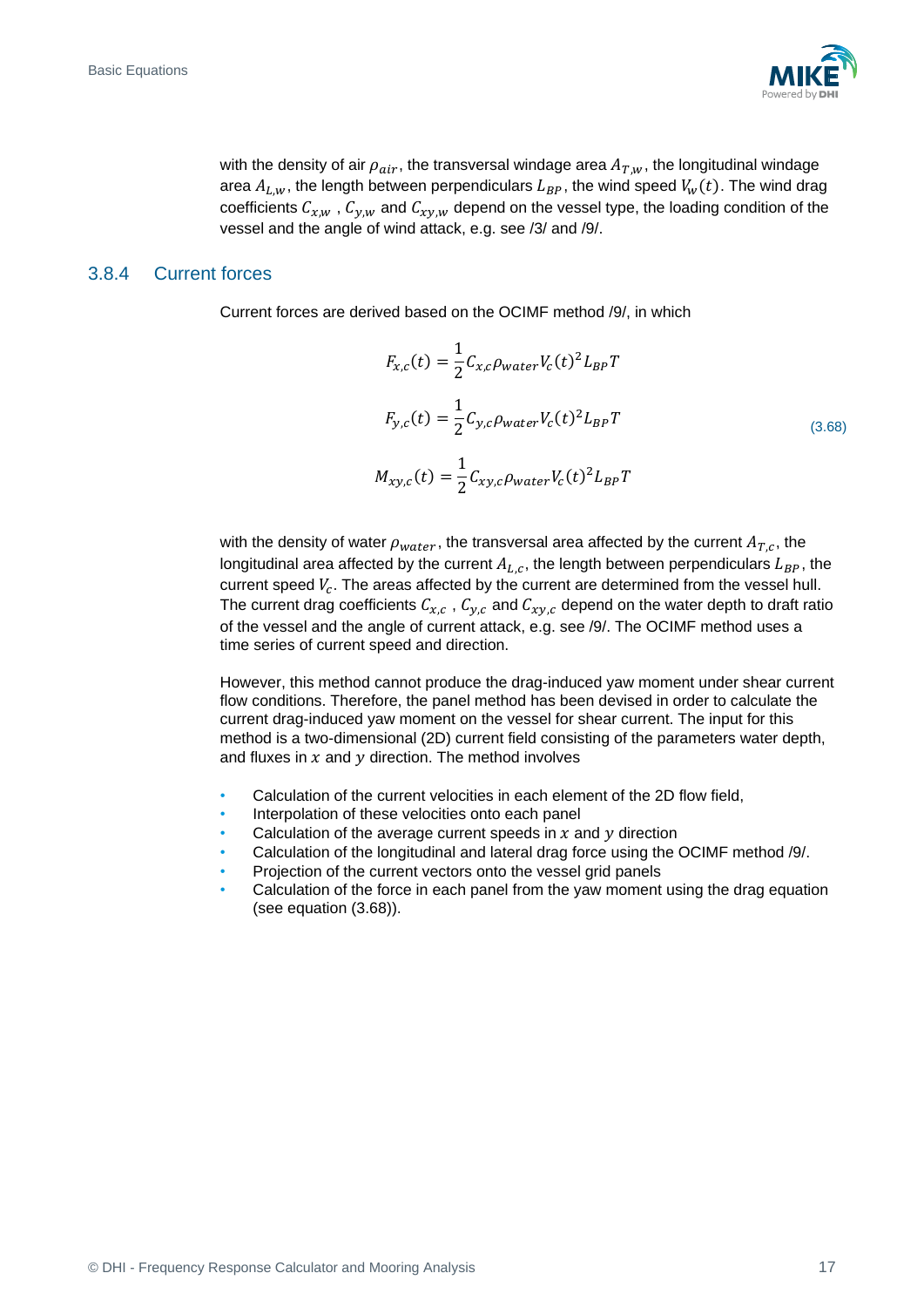

## <span id="page-22-0"></span>4 Numerical Implementation

In this section, the fundamental solution algorithms are given, and additional numerical aspects are commented. [Figure 4.1](#page-22-1) replicates the flow chart variables from Section [3,](#page-7-0) but additionally shows the distribution of the flow between the modules Frequency Response Calculator (FRC) and MIKE 21 Mooring Analysis (MA).



#### <span id="page-22-1"></span>Figure 4.1 Flow chart of variables. The frames indicate the modules, dealing with the variables.

In Section [4.1,](#page-22-2) the implementation of the theory is provided. Section [4.2](#page-23-0) outlines the treatment of the irregular frequencies, which can occur during the application of the boundary element method (BEM). Finally, the difference between Final computation mode and Convergence mode in MIKE 21 MA is explained.

## <span id="page-22-2"></span>4.1 Implementation of the theory

MIKE 21 MA solves the time-domain equations of motion [\(3.6\)](#page-9-1) to obtain a time history of body motion in six degrees of freedom, due to a specified incident wave field, and mooring arrangement. This integration is performed using the explicit Runge-Kutta 4<sup>th</sup> order scheme, and a direct inversion of the inertia matrix.

The required hydrodynamic, hydrostatic and inertia coefficients of the body are computed using the low-order panel method program, FRC. FRC is used for performing a complete radiation analysis of the structure, that is  $A_{jk}(\omega)$ ,  $B_{jk}(\omega)$ , and  $\varphi_j(\omega)$  are computed at evenly spaced frequencies over the entire significant domain of frequencies (including  $\omega = 0, \infty$ ).

We then use the fact that  $a_{jk} = A_{jk}(\infty)$ , and compute  $K_{jk}$  from the damping coefficients via equation [\(3.22\).](#page-12-1) The inertia matrix,  $M_{jk}$ , and the hydrostatic matrix,  $C_{jk}$ , are direct output from FRC.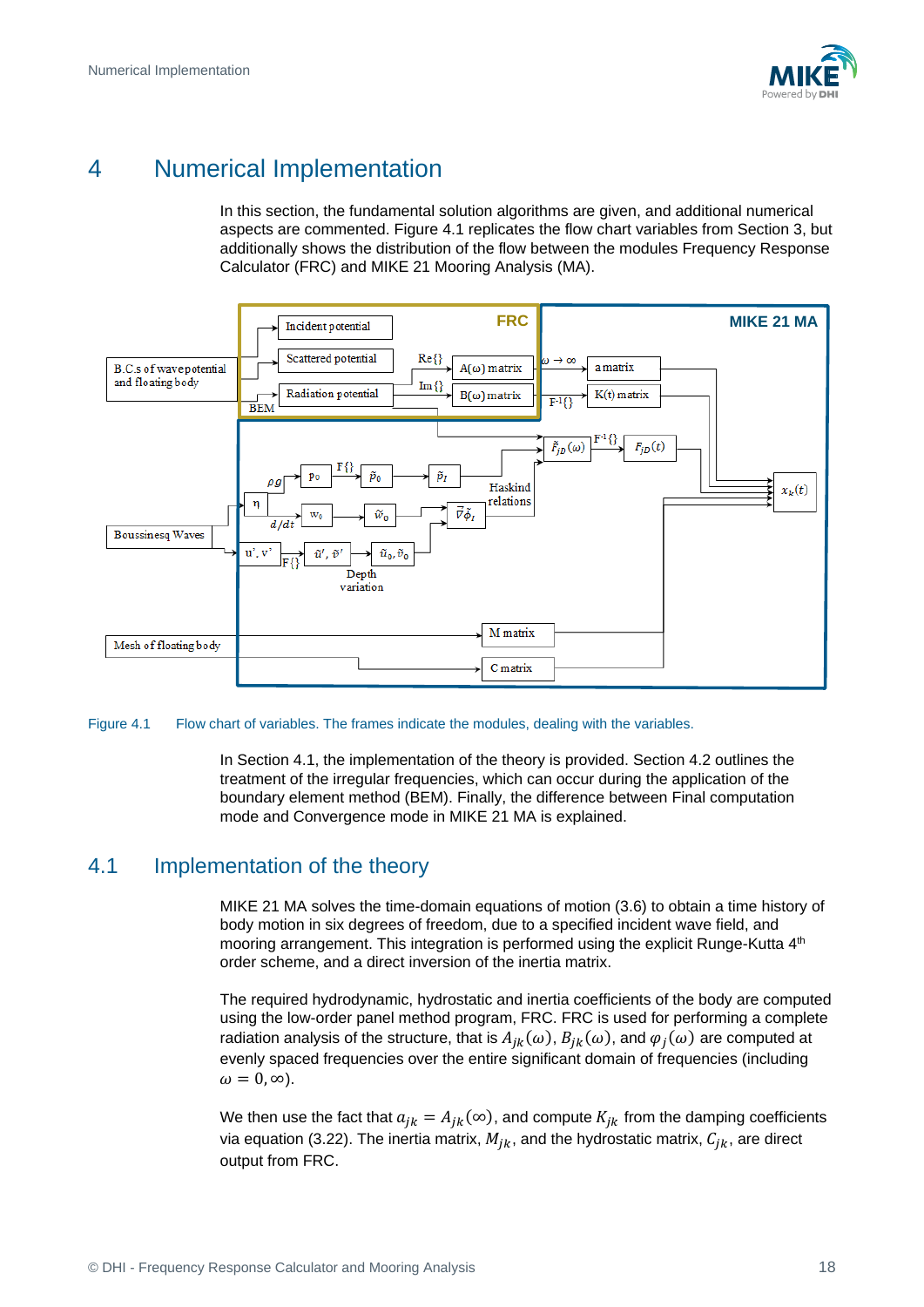

The incident wave exciting force,  $F_{iD}(t)$ , can be defined by providing the incident wave pressure and velocity at each panel centroid on the body (or these data can be computed by linearising the results of a MIKE 21 BW calculation over a rectangle of the free surface enclosing the body). In this case, the Haskind relations and the Fourier transform [\(3.50\)](#page-17-2) are used for combining the incident wave data with the FRC radiation potentials to get the exciting forces. It can be shown that by using the complex conjugate of the radiation potentials in the Haskind relations, the correct forces are found. All Fourier transforms are done using the Fast Fourier Transformation (FFT).

Finally, instantaneous (non-linear) point forces on the structure due to each mooring line (or fender, or post) are computed based on the specified properties of the line/fender/post and the relative positions of the attachment points. These forces as well as the viscous damping forces proportional to a power of the body velocity, are all included at each subtime step of the time integration.

### <span id="page-23-0"></span>4.2 Irregular frequencies

When a surface piercing body is analysed by boundary element techniques, numerical errors can occur at a number of irregular frequencies. In general, these irregular frequencies are higher than the frequency range of practical interest. DHI has implemented a technique, which first predicts the location of the irregular frequencies and smooth's the velocity potential around these frequencies using iterative smoothing techniques (see [/12/\)](#page-28-12). This method effectively minimises the irregular frequency effect while still allowing for a fast run time.

The location of irregular frequencies can be calculated analytically for simple geometries. The analytical calculations for a rectangular prism can be extended through an equivalent box formulation to allow for the prediction of irregular frequencies  $\omega_{nm}$  in an arbitrarily shaped 3D structure. This procedure is demonstrated in equation (4.1).

$$
C_{w} = \frac{A_{w}}{LOA*Beam}, C_{m} = \frac{A_{m}}{Beam*Draft}, C_{c} = \frac{A_{c}}{LOA*Draft}
$$
  
\n
$$
C_{0} = \frac{3}{4}, C_{1} = \frac{1+6*\frac{LOA+Beam}{LOA*Beam*ln}n}{8}, C_{2} = \frac{1+6*\frac{LOA-Beam}{LOA*Beam*ln}n}{8}
$$
  
\n
$$
B_{0} = C_{w}^{C_{0}}, B_{1} = C_{c}^{C_{1}}, B_{2} = C_{m}^{C_{2}}
$$
  
\n
$$
\alpha_{1} = \frac{LOA^{2}}{LOA^{2}+Beam^{2}}, \alpha_{2} = \frac{Beam^{2}}{LOA^{2}+Beam^{2}}
$$
  
\n
$$
L_{e} = B_{1} * B_{0}^{\alpha_{1}}, B_{e} = B_{2} * B_{0}^{\alpha_{2}}, h_{e} = \frac{\forall}{L_{e} * B_{e}}
$$
  
\n
$$
k_{pm} = \pi * \sqrt{\frac{p^{2}}{L_{e}} + \frac{m^{2}}{B_{e}}}
$$
  
\n
$$
\omega_{pm} = \sqrt{g k_{pm} * \frac{1}{tanh(k_{pm}h_{e})}}
$$
  
\n(4.1)

where  $A_w$ ,  $A_m$  and  $A_c$  are the water plane, midsection and central longitudinal plane areas, and  $LOA$  is the length over all the vessel.  $p$  and  $m$  are indices from 1 to infinity, and  $k$  is the wave number.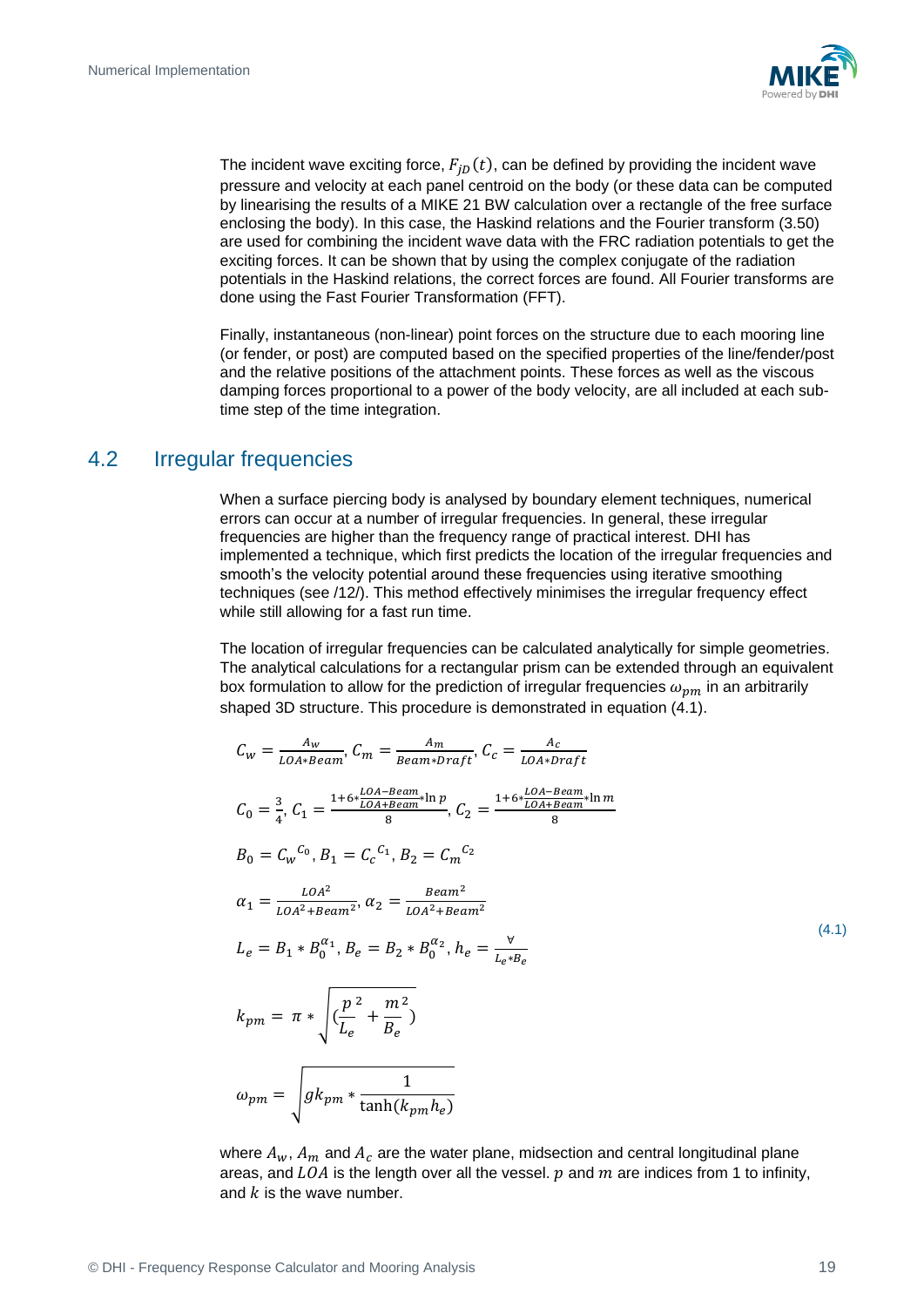

## <span id="page-24-0"></span>4.3 Convergence mode

A simulation in convergence mode is a full simulation, in which usually no external forces are applied (although the user can apply long-term conditions such as river currents). Starting with an initial displacement of 0 in all six degrees of freedom, the simulation is repeated, until

- 1. the displacement at the end of the simulation does not exceed a threshold, given by the user OR
- 2. the maximum number of simulations (iterations) is reached.

The purpose of the convergence model is to achieve an equilibrium location of the vessel under the given mooring system prior to initiating the actual mooring simulation with e.g. wave forcing. When setting up the mooring system and pre-tensions, the system may not be perfectly balanced. This is ensured in the convergence model simulation.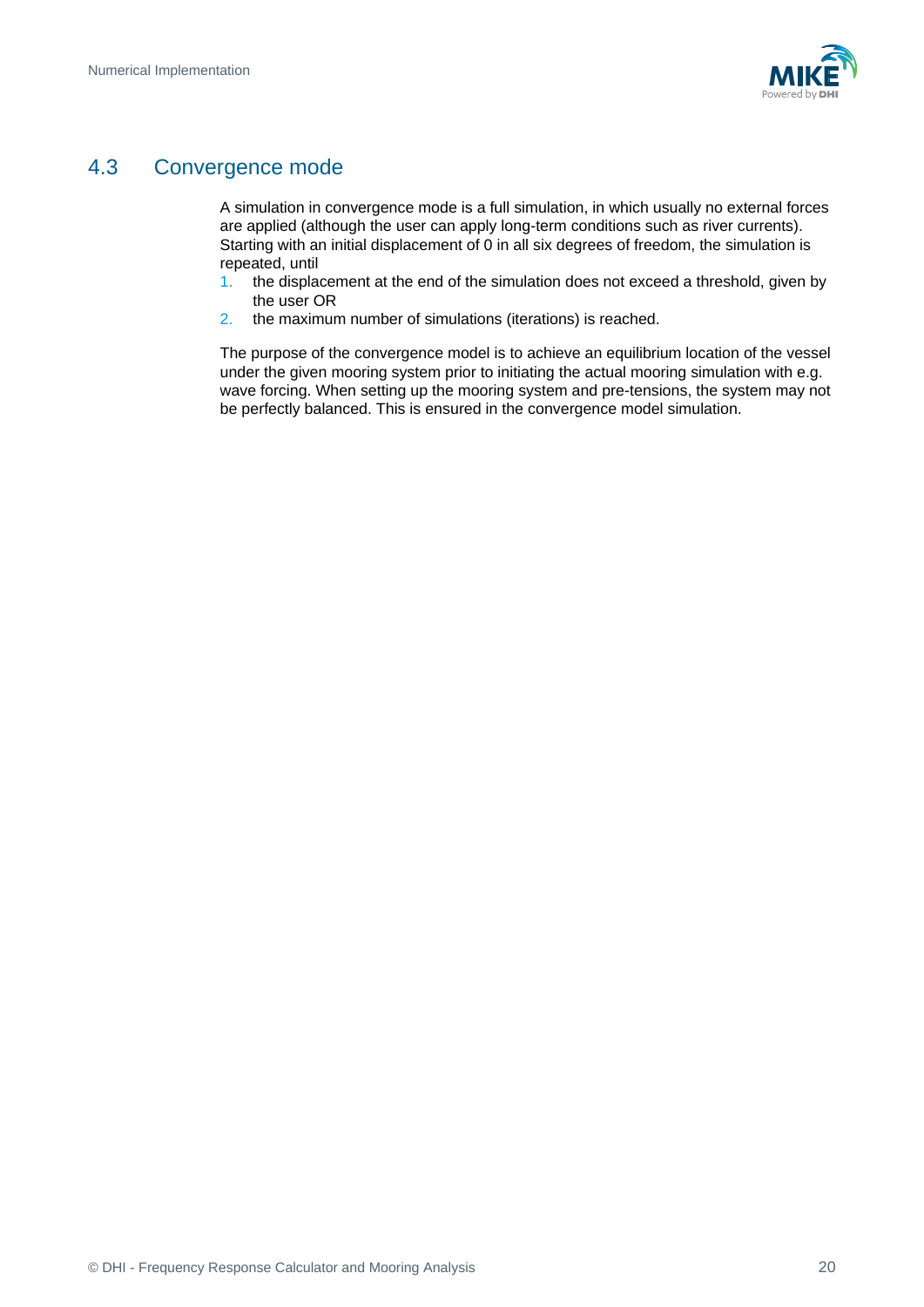

## <span id="page-25-0"></span>5 Output Data

The output data of both Frequency Response Calculator (FRC) and MIKE 21 Mooring Analysis (MA) modules are summarised in this section.

## 5.1 Frequency Response Calculator

FRC provides the following results:

- Global output files
	- **-** Vessel response file
	- **-** Added mass coefficients
	- **-** Damping coefficients
	- **-** Drift forces
	- Vessel specific output files
		- **-** Response amplitude operator
		- **-** Exciting forces

### 5.1.1 Global output files

The vessel response file summarises all hydrostatic, gyrostatic and geometry data of the investigated floating body system such as

- Water depth
- Water density
- Vessel shape
- Vertical centre of gravity
- Draft radii of gyration
- Length over all
- Beam
- Maximum vessel height
- Submerged volume
- Added mass coefficients
- Damping coefficients
- Wave diffraction coefficients

The file is used as input for the subsequent calculations in MIKE 21 MA.

The added mass coefficients result file contains the added mass response for each degree of freedom as a function of wave frequency. The added mass is contained in a 6x6 matrix for each wave frequency and can be described as an inertia added to the system due to an acceleration of the vessel.

The damping coefficients result file contains the radiation damping of the vessel and is in the same format as the added mass. Radiation damping describes the energy lost in the vessel as it creates waves through motion.

The drift forces result file contains the second order drift surge and sway forces and yaw moments for each frequency and direction specified. This output file can only be generated if wave drift forces are included in the calculation.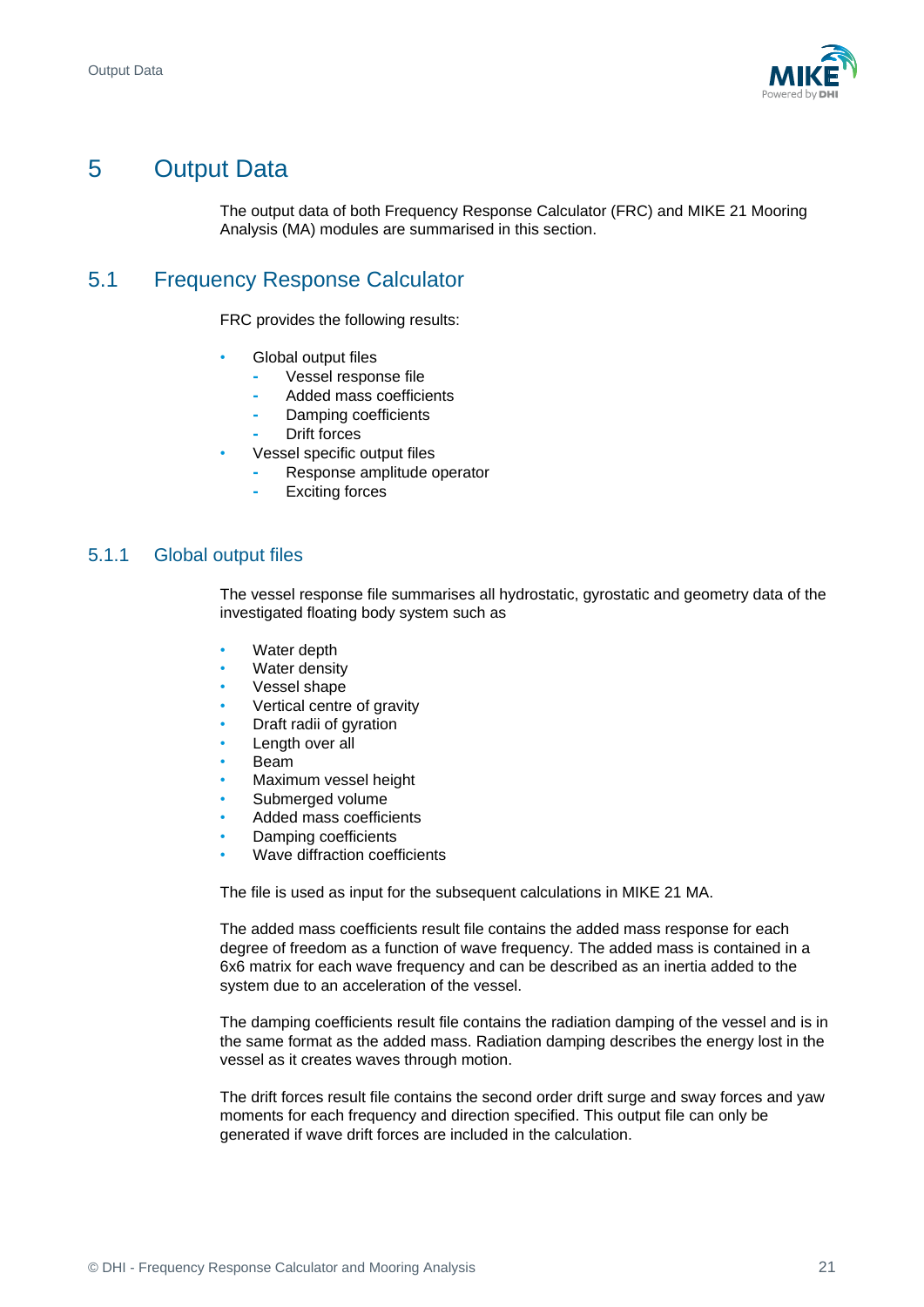

### 5.1.2 Vessel-specific output files

The response amplitude operators result file contains the amplitude and phase data of the response amplitude operator (RAO) for each frequency and direction specified. The RAO is a transfer function that can be used to determine the effect that a sea state will have upon the motion of a vessel.

The exciting forces result file contains the amplitude and phase data of the exciting forces and moments for each frequency and direction specified. The exciting force is the first order wave force on the vessel and is calculated using the Haskind relation (see Appendix [A\)](#page-31-0). The exciting force describes the combination of the incident wave forces from a harmonic wave and the diffraction force due to the vessel on the undisturbed wave field.

## 5.2 MIKE 21 MA

MIKE 21 MA provides the following results in both simulation modes:

- Global output files
	- **-** Line forces
	- **-** Fender forces
	- **-** Line pre-tension deviation (in convergence mode only)
	- Vessel specific output files
	- **-** Vessel motion
	- **-** Mooring force on vessel
	- **-** External force
	- **-** Surface elevation (in final computation mode only)
	- **-** Chain forces

#### 5.2.1 Global output files

The line forces result file contains an item for every specified mooring line, showing the dynamically computed line force at each time step.

This fender forces result file contains an item for every specified spatial fender, showing the dynamically computed fender force as a function of time.

In the convergence mode (see Sectio[n 4.3\)](#page-24-0), the line pre-tension deviation is provided. It reflects the success of the convergence iteration process. This file contains an item for every specified spatial mooring line, and all these items will, at each iteration, contain data values representing the percentage deviation between the dynamically computed line tension (at the iteration) and the line pre-tension. If a convergence is successful, then this file will at the last iteration step contain values, which are all smaller or equal the Line convergence threshold on the Convergence parameters dialog.

#### 5.2.2 Vessel-specific output files

The vessel motion result file contains six items for the six degrees of freedom for each vessel, as a function of time. The definition of the items is provided i[n Figure 3.2.](#page-8-0)

The mooring force on vessel result file contains six items (three force items, three direction items) representing the force from mooring system on the vessel for each time step.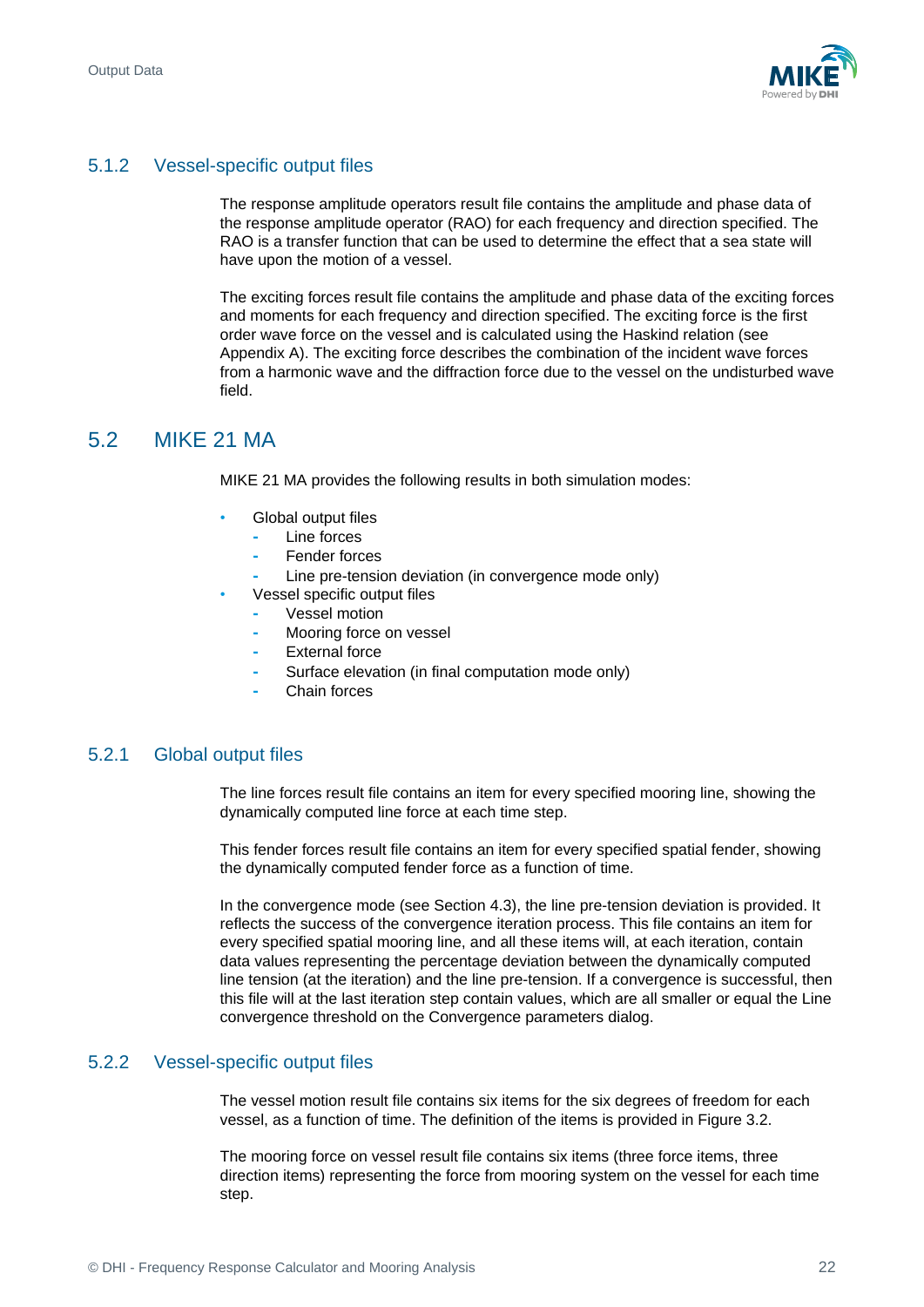

The external forces result file contains six items (three force items, three direction items) for each external forcing applied (wind, current,  $2<sup>nd</sup>$  order drift forces), thus representing the force from each external forcing on the vessel for each time step.

The surface elevation result file contains the surface elevation at the vessels midpoint for each time step.

The diffraction force result file contains six items (three force items, three direction items) representing the diffraction force on the vessel for each time step.

The chain forces result file contains as many items as there are chains declared. The file displays the chain force evolution for each time step.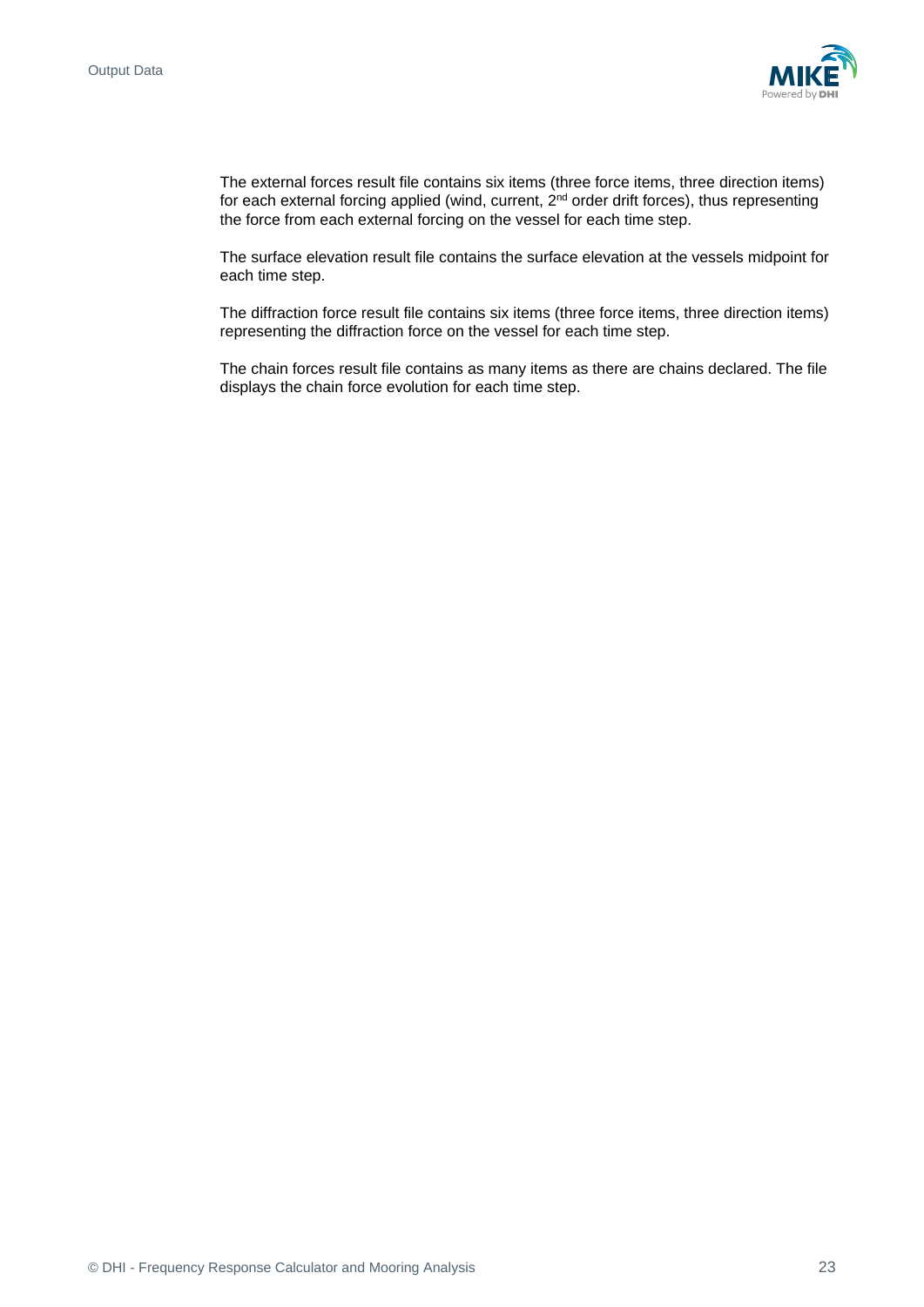

## <span id="page-28-2"></span><span id="page-28-1"></span>6 References

- /1/ Babarit, A., Delhommeau, G. (2015): "Theoretical and numerical aspects of the open source BEM solver NEMOH", LHEEA CNRS UMR 6598, Ecole Centrale de Nantes, France.
- /2/ Bingham, H.B. (2000): "A hybrid Boussinesq-panel method for predicting the motion of a moored ship", Coastal Engineering, 40, 21-38.
- <span id="page-28-11"></span>/3/ Brix, J. (1993): "Manoeuvring Technical Manual", Seehafen Verlag, Hamburg, Germany.
- <span id="page-28-0"></span>/4/ Delhommeau, G. (1987): "Les Problèmes de Diffraction-Radiation et de Résistance de Vagues: Etude Théorique et Résolution Numérique par la Méthode des Singularites", PhD thesis, Ecole Nationale Supérieure de Mécanique, Laboratoire d'Hydrodynamique Navale, Nantes, France.
- <span id="page-28-3"></span>/5/ Delhommeau, G. (1993): "Seakeeping Codes AQUADYN and AQUAPLUS", In Proc. of the 19tzhWegemt School on Numerical Simulation of Hydrodynamics: Ships and Offshore Structures, Nantes, France.
- <span id="page-28-9"></span>/6/ Irvine, H.M. (2000): "Cable Structures", MIT Press, Cambridge, MA, USA.
- $/7/$  Lighthill, J. (1979): "Waves and hydrodynamic loading", Proc. of the  $2<sup>nd</sup>$  Int. Conf. on the Behaviour of Offshore Structures, BOSS '79, Vol. 1, 1-40.
- <span id="page-28-5"></span>/8/ Newman, J.N. (1977): "Marine Hydrodynamics", MIT Press, Cambridge, Massachusetts, USA.
- <span id="page-28-10"></span>/9/ Oil Companies International Marine Forum (2008): "Mooring Equipment Guidelines", 3<sup>rd</sup> edition, Witherby Seamanship International, Livingston, UK.
- <span id="page-28-4"></span>/10/ Parisella, G., Gourlay, T.P. (2016): "Comparison of open-source code Nemoh with Wamit for cargo ship motions in shallow water", Research report 2016-23, Centre for Marine Science and Technology, Curtin University, October 2016, Perth, WA, Australia.
- <span id="page-28-8"></span>/11/ Wehausen, J.V. and Laitone, E.V. (1960): "Surface Waves in Fluid Dynamics III", in Handbuch der Physik 9, Eds.: S. Fluegge and C. Truesdell, pp 446-778, Springer Verlag.
- <span id="page-28-12"></span>/12/ Zhu, X. and Lee, C.H. (1994): "Removing the Irregular Frequencies in Wave-Body Interactions", 9th International Workshop on Water Waves and Floating Bodies, Kizu, Japan.
- <span id="page-28-6"></span>/13/ Delhommeau, G. (1993). Numerical Simulation of Hydrodynamics: Ships and Offshore Structures. Nineteenth WEGMENT School.
- /14/ Newman, J.N. (1974). Second-order Slowly-varying Forces on Vessels in Irregular Waves. In Int. Symposium on Dynamics of Marine Vehicles and Structures in waves.

## <span id="page-28-7"></span>6.1 Further reading on MIKE 21 MA and its predecessors

• Bhautoo, P. et. al. (2015): *"Moored vessel interaction induced by passing ships at the Port of Brisbane"*, Australasian Coasts & Ports Conference, 15-18 September 2015, Auckland, New Zealand.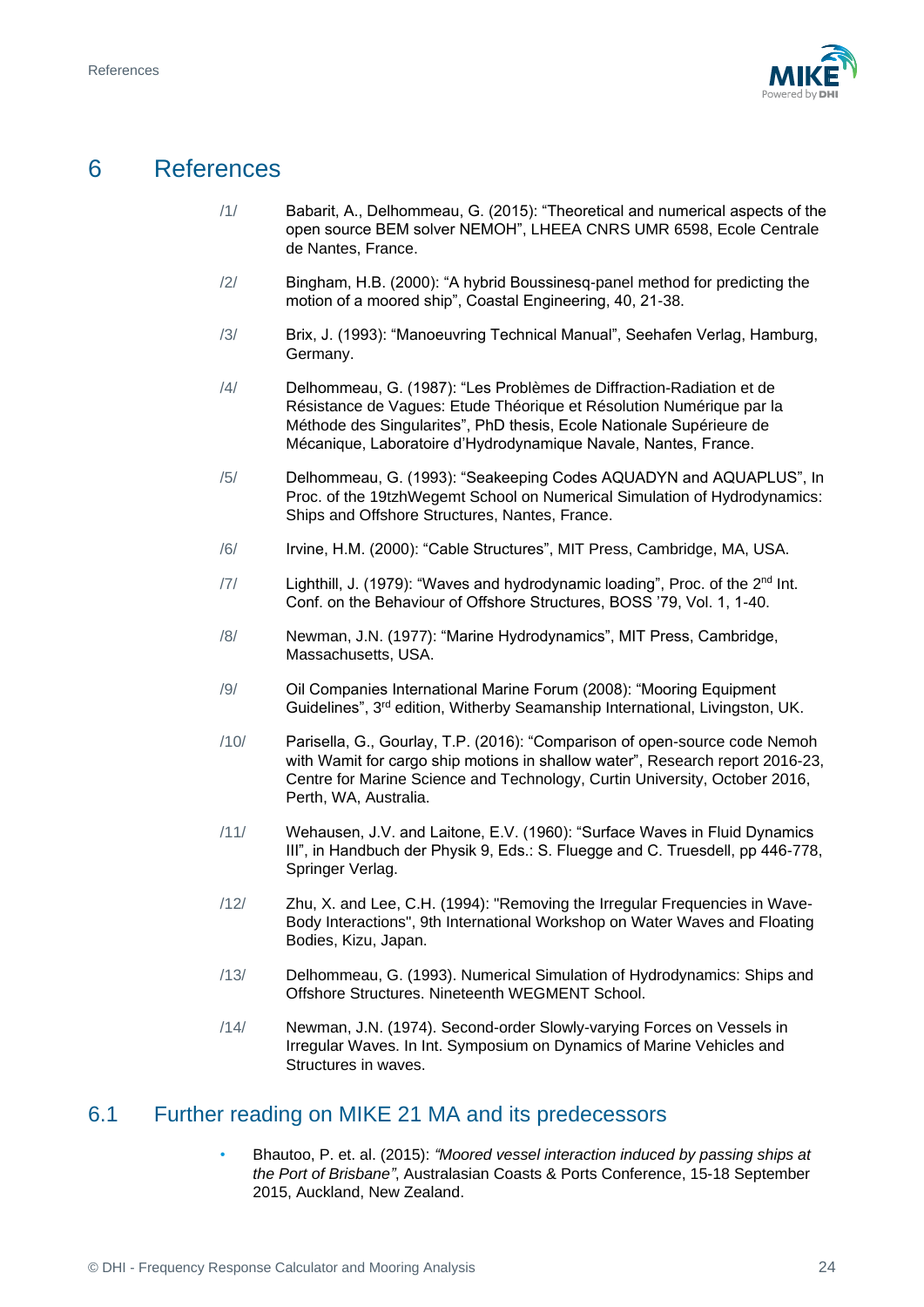

- Brüning, A.et. al. (2011): *"A hybrid modelling approach for floating breakwater dimensioning"*, 5th International Short Conference on Applied Coastal Research 2011.
- Brüning, A. et. al. (2014): *"Assessing mooring forces at an offshore wind terminal in Bremerhaven, Germany"*, PIANC World Congress, San Francisco, USA.
- Hansen, H.F. et al. (2009): *"Multi vessel interaction in shallow water"*, Proceedings of the 28th International Conference on Ocean, Offshore and Arctic Engineering OMAE2009, Honolulu, Hawaii, USA, May 31 - June 5, 2009.
- Hansen, H.F., Kirkegaard, J and Kofoed-Hansen, H. (2010): *"Hydraulic aspects of marine LNG receiving terminal design"*, Rio Oil & Gas Expo and Conference, Rio de Janeiro, September 13-16, 2010.
- Harkin, A., Mortensen, S. and Dixen, M. (2017): *"Validation of Moored Vessel Response Simulator with Physical Model Comparisons"*, Coasts & Ports 2017 Conference – Cairns, 21-23 June 2017.
- Jensen, B., Hansen, H.F. and Kirkegaard, J. (2015): *"Estimating Quadratic Transfer Functions for Floating Structures using Model Test Data from Irregular Sea States"*, Proceedings of the Twenty-fifth (2015) International Ocean and Polar Engineering Conference, Kona, Big Island, Hawaii, USA, June 21-26, 2015
- Kerper, D. et. al. (2017): *"Nearshore FSO Response under Rapidly Varying Landslide Tsunami Hydrodynamic Loads",* Proceedings of the Twenty-seventh (2017) International Ocean and Polar Engineering Conference, San Francisco, CA, USA, June 25-30, 2017.
- Mortensen, S, Allery, C, Kirkegaard, J and Hancock, R, (2008): "*Numerical Modelling of Moored Vessel Motions Caused by Passing Vessels in the Port of Brisbane"*, Proceedings of the ASME 27th International Conference on Offshore Mechanics and Arctic Engineering OMAE 2008, June 15-20, 2008, Estoril, Portugal.
- Mortensen, S, Allery, C, Kirkegaard, J and Hancock, R. (2009): *"Numerical Modelling of Moored Vessel Motions Caused by Passing Vessels",* Coast & Ports 2009 Conference Proceedings, Wellington, New Zealand.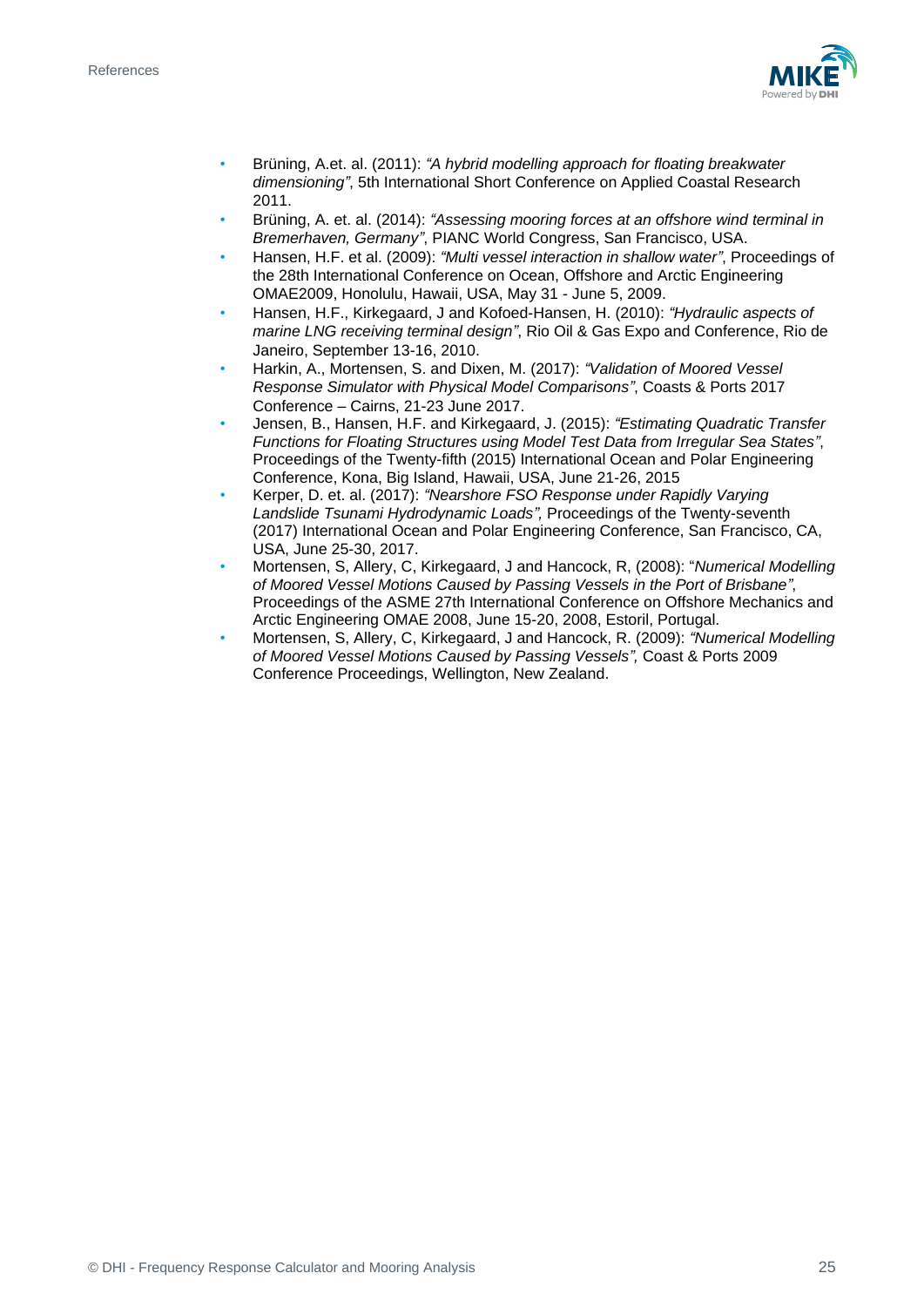

# APPENDIX A

The Haskind Relation